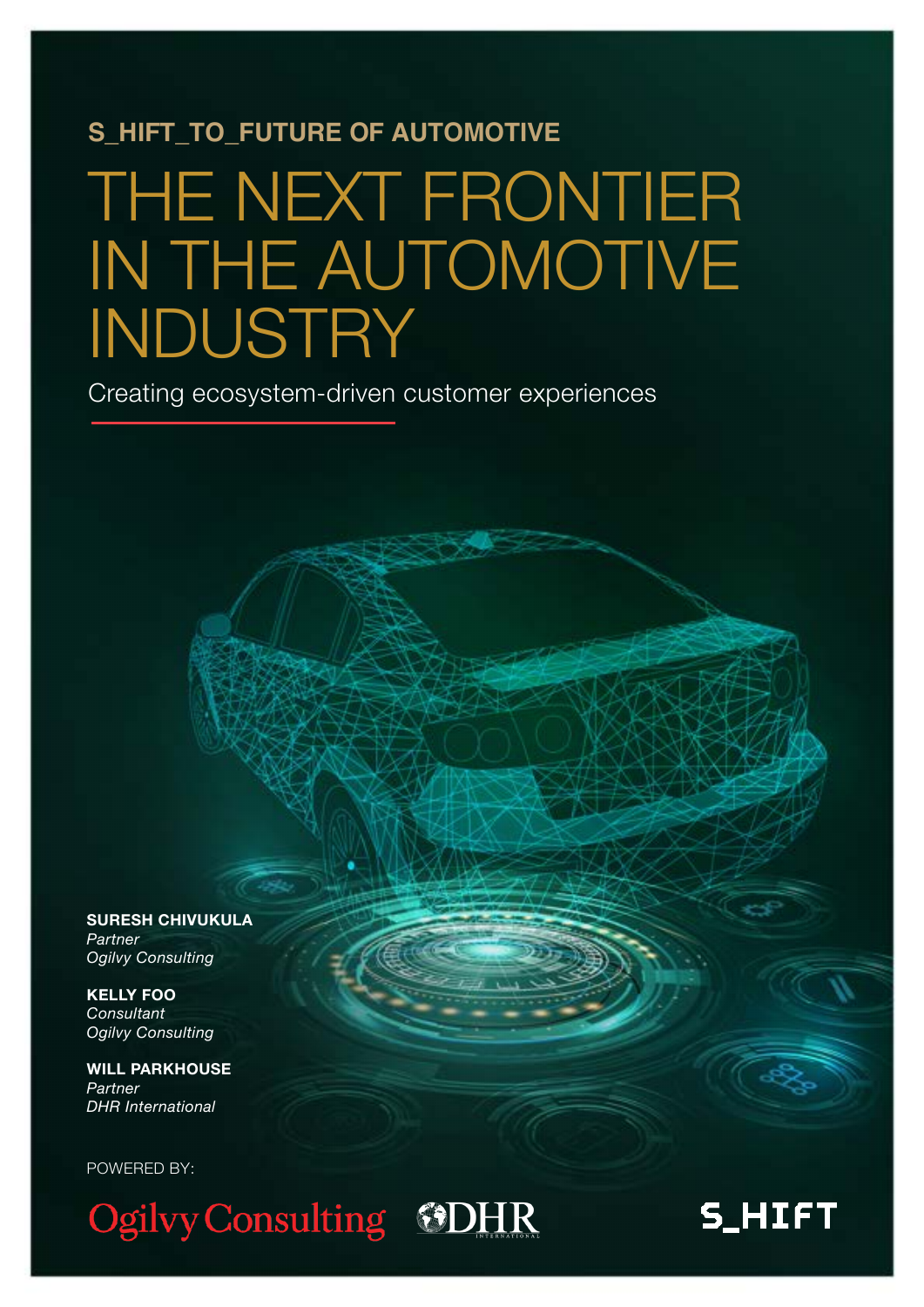# **TABLE OF CONTENTS**

| An industry revolution is in the making                                 | 3  |
|-------------------------------------------------------------------------|----|
| <b>Ecosystem and experience creation</b>                                | 6  |
| • What constitutes an ecosystem?                                        | 6  |
| • Framework to define your ecosystem                                    | 7  |
| Ecosystem macrotrends in the industry                                   | 12 |
| • If you can't beat them, acquire them                                  | 12 |
| • Leverage sensors and IoT to create new experiences                    | 15 |
| • The experience journey goes beyond the drive - think end-to-end       | 16 |
| • Alliances will set the pace for technical protocols and data exchange | 18 |
| • Data monetisation will be the next driver of revenue                  | 20 |
| Don't forget your employees                                             | 22 |
| A call to action                                                        | 24 |
| • Know and enhance your customers' journey                              | 25 |
| • Establish and nurture a culture that embraces change                  | 26 |
| • Measure shared value and attribute it correctly                       | 27 |
| • Create an API Experience Layer                                        | 28 |
| <b>Appendix</b>                                                         | 34 |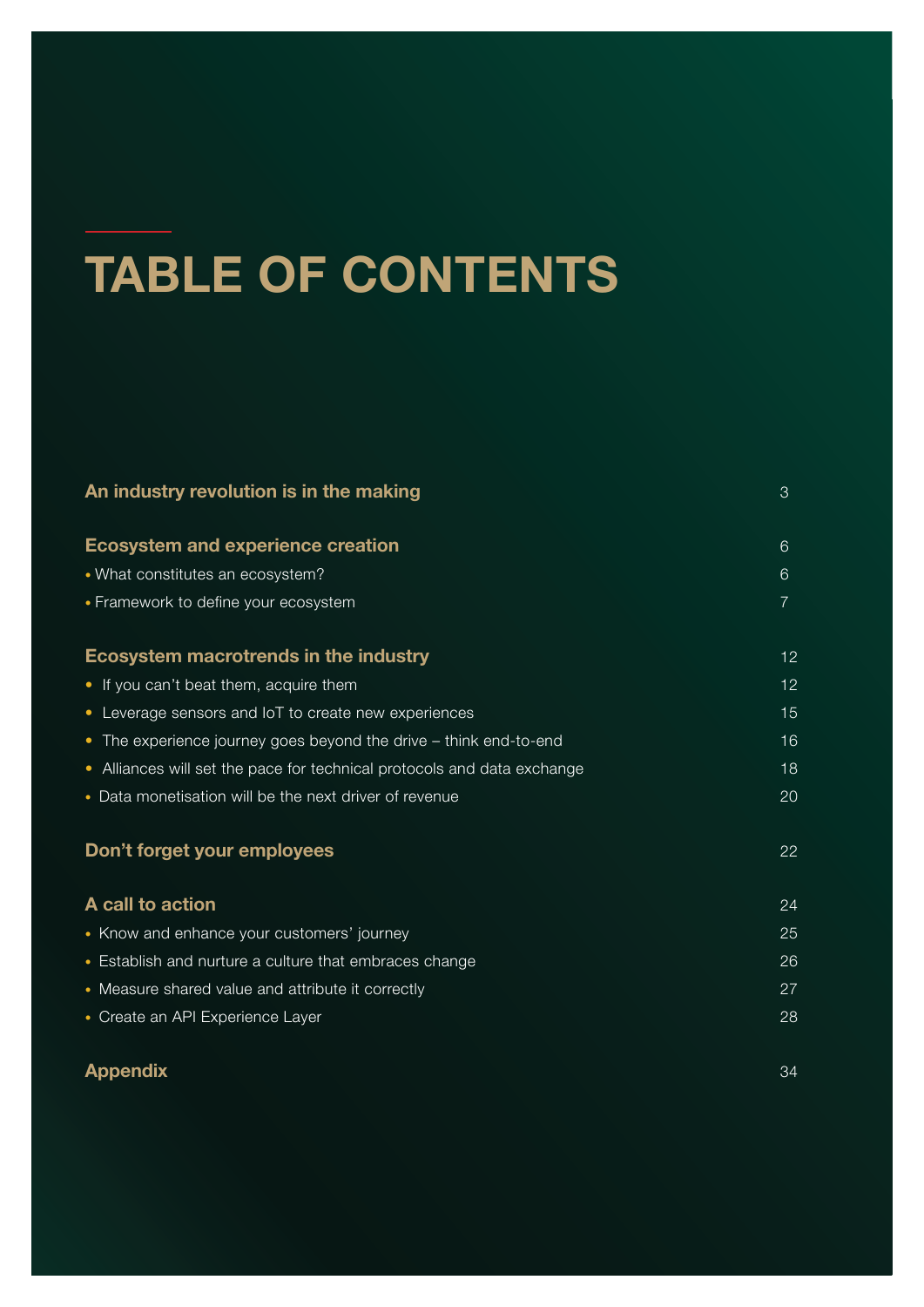# **AN INDUSTRY REVOLUTION IS IN THE MAKING**

## **WHERE ARE THE OPPORTUNITIES?**

Between homes and offices most of us spend large amounts of time commuting but a growing awareness of transportation's ecological impact has triggered a shift towards public and shared transport. Automobiles continue to play a significant role in society, but one that is changing.

The entire automotive industry is witnessing massive disruption throughout the value chain. Digital technology in particular is proving the lever that is shifting the gears of transformation and driving ever more innovative customer experiences. With the car being used less for simple transport, that experience is now arguably more important than performance for the automotive industry.

A comparison of ten major cities across Asia Pacific by the Centre for LiveableCities, Singapore, in collaboration with the Urban Land Institute, Asia Pacific, corroborates this trend<sup>1</sup>.

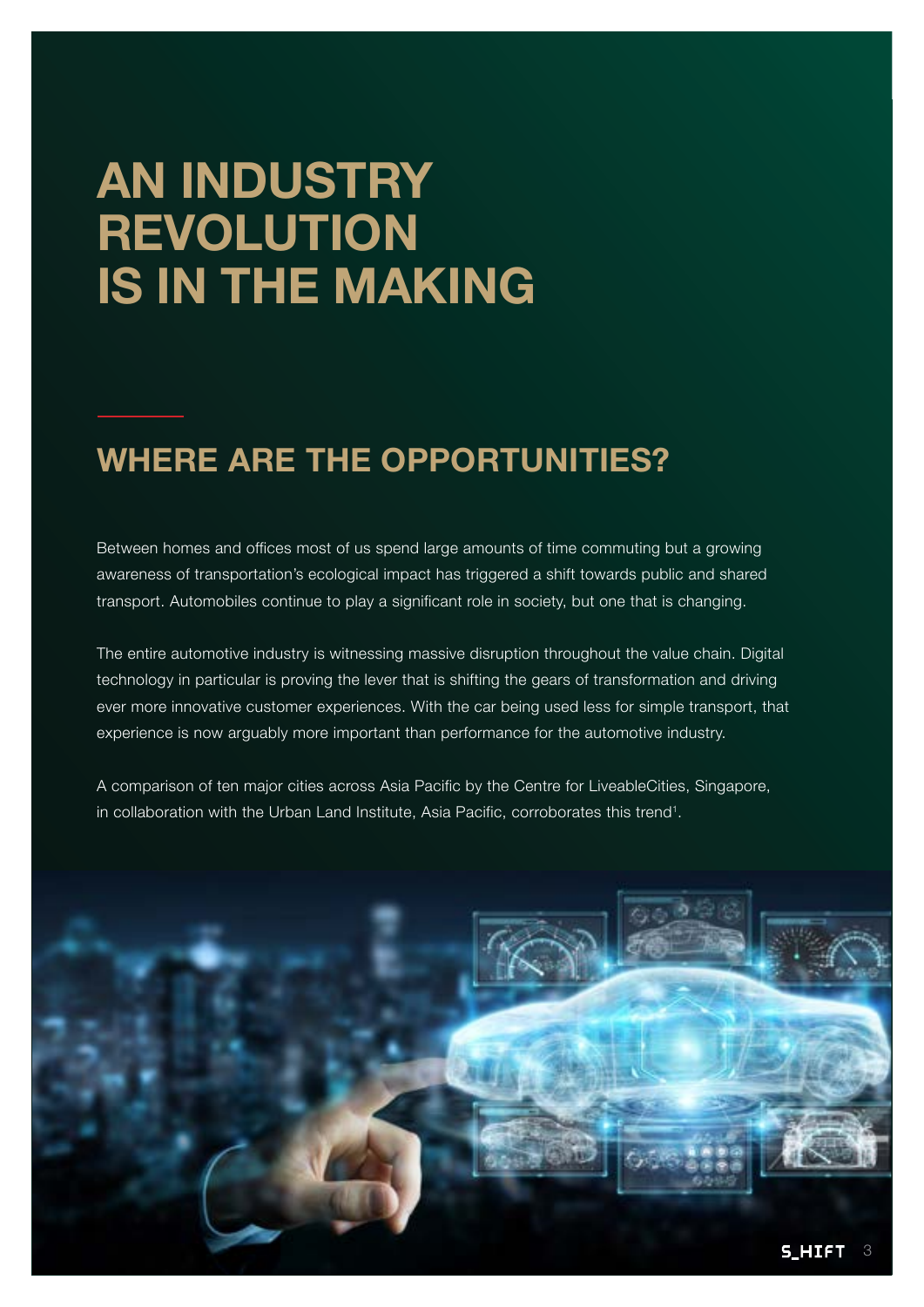

#### **MODE SHARE ACROSS TEN CITIES**

*Figure 1 Share of major transportation modes across ten major APAC cities (Source: Centre for LiveableCities, Singapore, in collaboration with the Urban Land Institute, Asia Pacific)*

The automotive industry has traditionally been a vertically integrated one. The industry faces challenges which can be translated to opportunities with a significant upturn, but this is dependent on the industry stakeholders rallying together.

The key challenges we see are:

- 1. Consumers are shifting from car ownership towards shared mobility models
- 2. Urban infrastructure in emerging economies is, of necessity, encouraging growing awareness and adoption of eco-friendly practices amongst consumers
- 3. Emerging digital technologies and business models are rapidly disrupting the automotive industry, driven in equal measures by incumbents, start-ups and technology players with access to inexpensive capital

Ride-sharing alone is projected to be a \$53.8 billion market by 2023 in Asia-Pacific<sup>2</sup>.

Automotive incumbents are responding, as they always have, with innovation. Previously, innovation revolved around the physical asset - the automobile itself. Increasingly automotive manufacturers have introduced layers of comfort for the drivers and passengers through ergonomic design, better controls, sensors to react to the mood of the passengers and ever-multiplying accessories. Original equipment manufacturers (OEMs) and suppliers alike, especially tier one suppliers, have faced the need to constantly innovate. Collaboration has long been understood as key to innovation.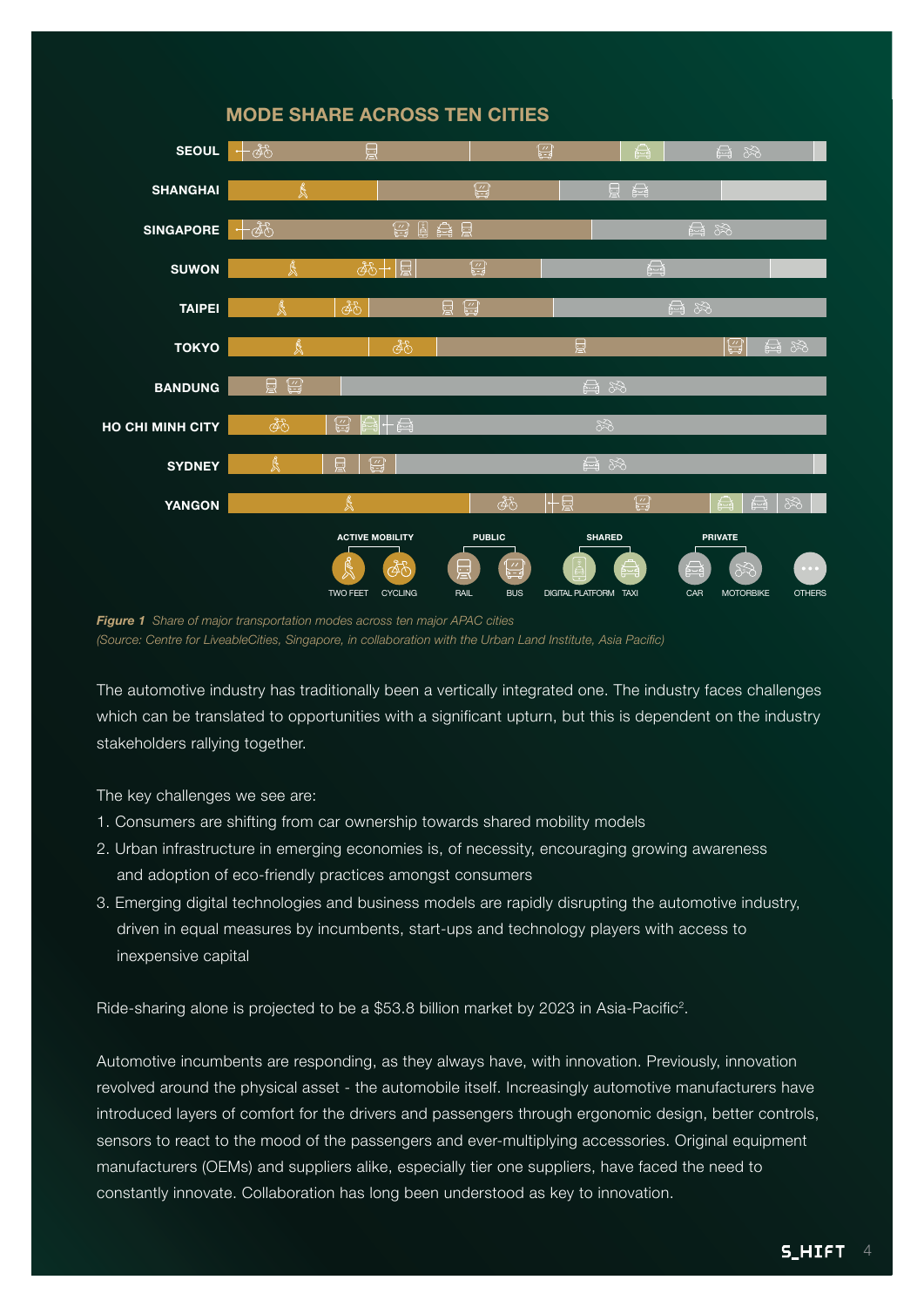As much as manufacturing design and process have always been and continue to be a rich potential area for collaboration there is the possibility of looking at collaboration through a new lens even earlier in the design process.

Customers are discerning. The appeal of the automobile itself, continues to play a central role in the purchase process, but as we see it the next wave of innovation will stem from digital touchpoints and technologies. Together this will deliver a mix of low-touch and no-touch experiences around the physical asset and the journey. The transformation based on digital technologies will go beyond the automobile and embed itself in the **larger day-to-day experiences** of an individual's life with frictionless movement from one aspect of the individual's daily routine to another. Fitting into and finding a place in that daily flow, demands **open communications with partners, competitors and customers** alike. Above all, it will mean a close look at new ways and means of collaborating with a whole new sector of partners.

The industry will have to adapt and complement its vertical integration with horizontal collaborations through ecosystems and partnerships. For the consumer, it is the experience that matters. The automotive industry and its stakeholders including OEMs, multi-tier suppliers, providers of allied services and mega dealers have to rethink, innovate and deliver new experiences in line with those evolving consumer expectations.

Our view is backed by expertise in working with leading players of the industry in APAC over the last few years, and our study of the trends that are emerging. What we have seen is that those learnings from the automotive sector, come in as many shapes and sizes as automobile models themselves.

In this paper, we have set out **a framework** to partner, collaborate, and innovate so as to effectively drive transformative experiences for your customers.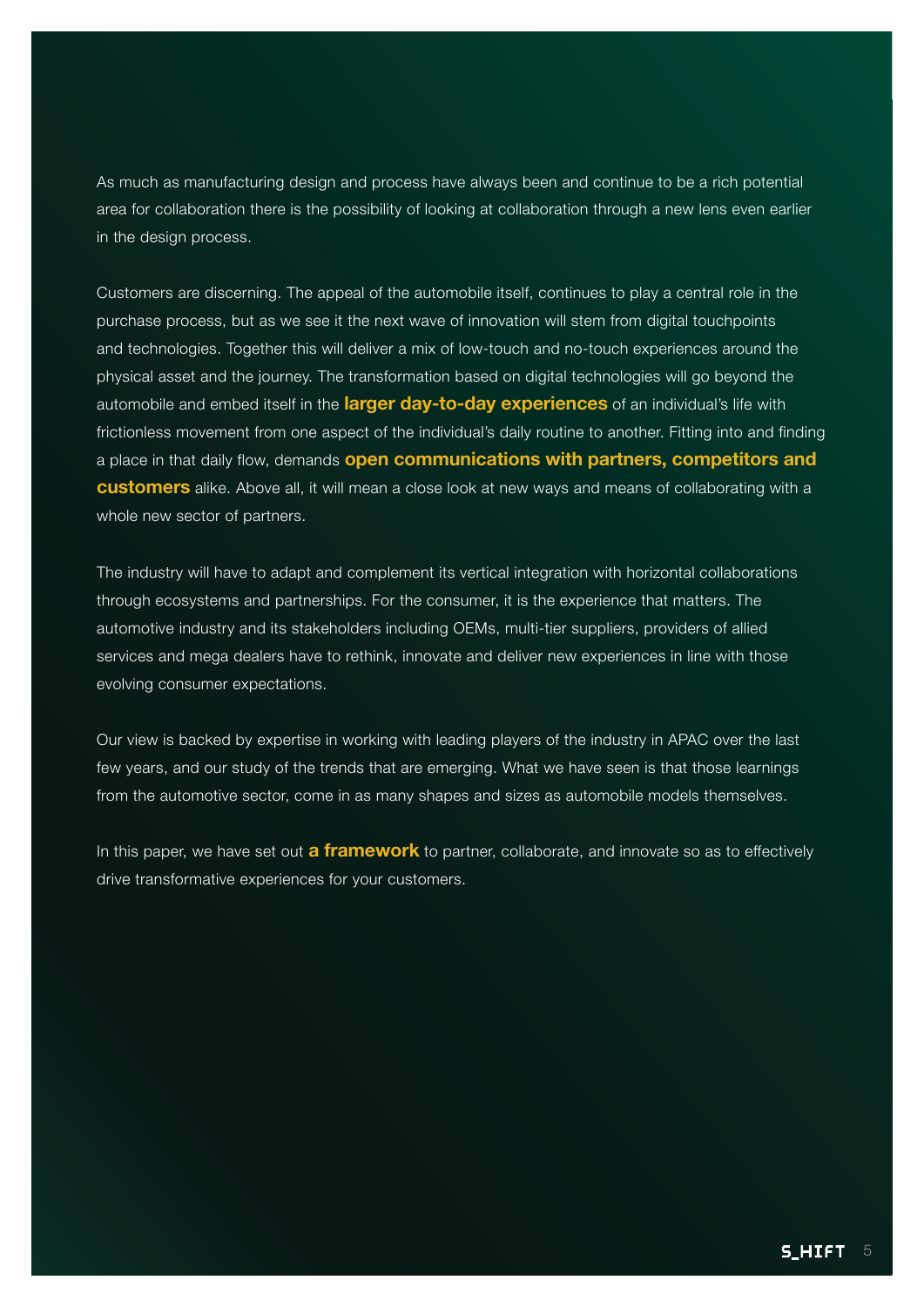# **ECOSYSTEMS AND EXPERIENCE CREATION**

## **WHAT CONSTITUTES AN ECOSYSTEM?**

New business models are emerging faster than the next models of cars are being designed. Ecosystems are major components of the emerging business models and go-to-market strategy:

- An ecosystem is a formal or informal environment where customers can move from one service or product to another seamlessly.
- Ecosystems are driven by a network effect, where more customers lead to more providers and vice-versa, creating a virtuous cycle.
- They are characterised either by formal and contractual partnerships between individual participants or informally through a platform play where all participants are equally present. In both cases, the customer gains the combined value of the ecosystem which is greater than the value provided by individual participants.

For example the travel and hospitality industry has found fertile common ground with banking. DBS bank has partnered with Singapore Airlines, Expedia Partner Solutions and Chubb Insurance in Singapore to create one of Singapore's first travel marketplace<sup>3</sup>. The use of application programming interface (API) to integrate the different systems, and create complementary value for the customers of the bank resonates well with the bank's customers.



Apart from the travel marketplace, DBS has also created ecosystems around Property, Car and Electricity. In the **DBS Travel Marketplace** illustrated above, the strategic differentiation in the ecosystem build is around the ease of travel. The result is to smooth the challenges involved in travel and simplify the vast choices of destinations and properties.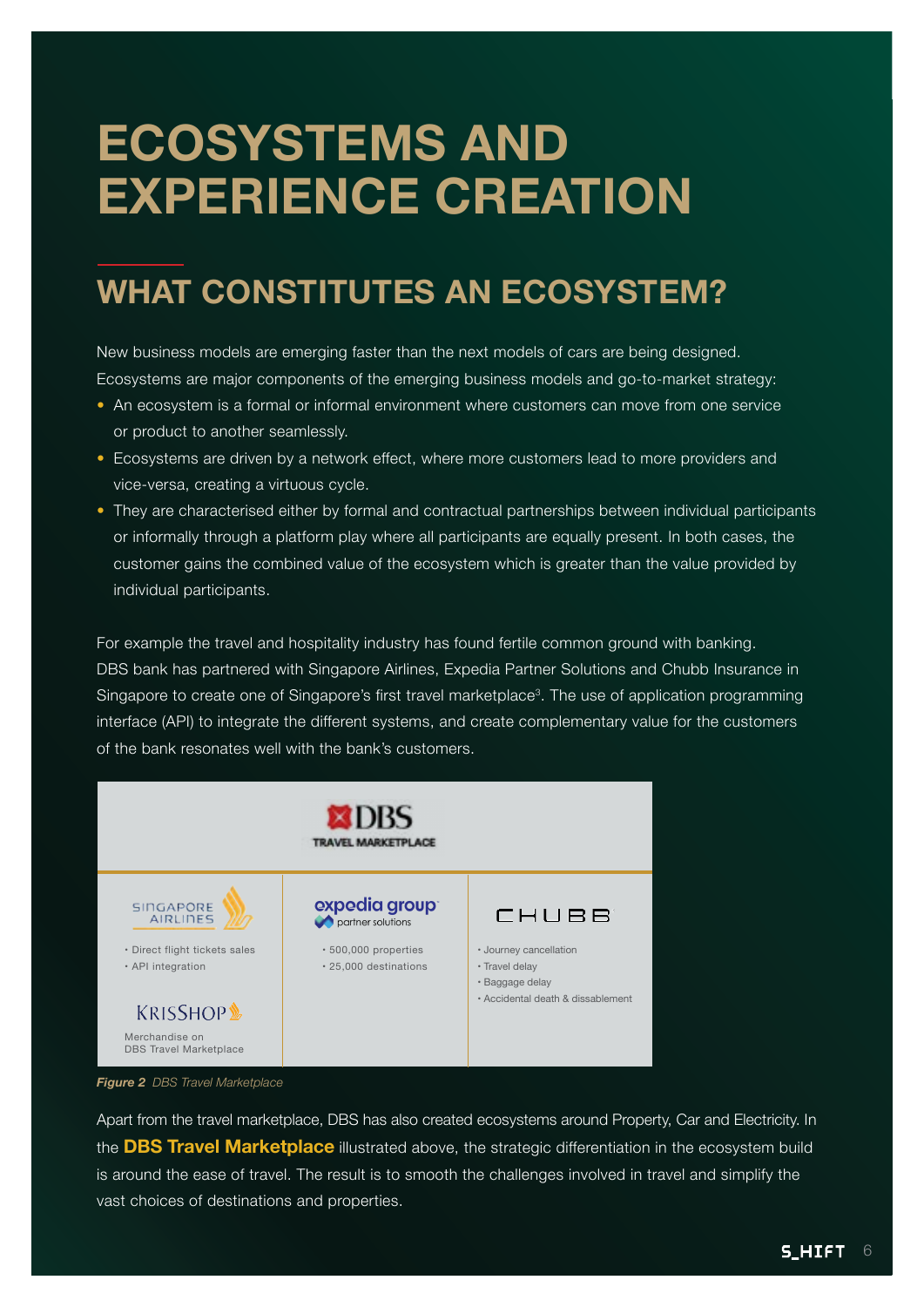## **A FRAMEWORK TO DEFINE YOUR ECOSYSTEM**

The first step in building an ecosystem is to identify the over-arching experience(s) that your target customers seek, which your brand can complement by fulfilling through the right partners.

Our framework to envision an ecosystem involves:

- 1. Identifying partners that provide strategic differentiation, market outreach, and foundational needs
- 2. A platform to bring all the partners together, with your brand in the central role as conductor to this orchestra



*Figure 3 Ogilvy's framework for Ecosystem Partnerships*

Through a combination of demographic and behavioural data analyses, an experience frame needs to be drawn out, followed by a partner search to find the exact match to fulfil it. The shared value in the ecosystem and partnerships needs to be developed for the benefit of all concerned.

The framework calls for partnerships that are strategic, and tactical. It provides market outreach and a platform for execution. Let's dive into each of those factors a little more deeply.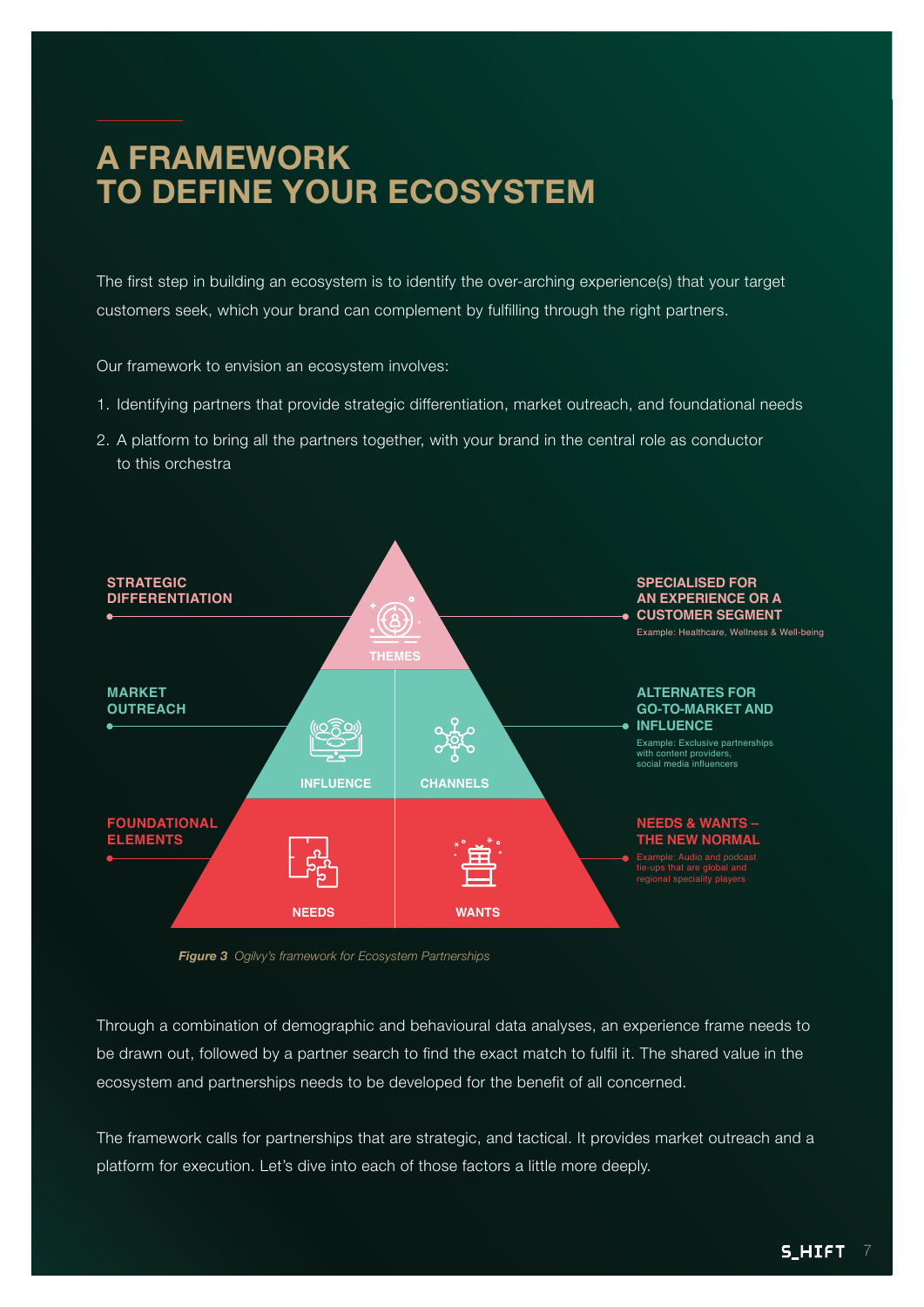#### **STRATEGIC DIFFERENTIATION**

Your brand proposition caters to the customer segments that you want to address. Customers are increasingly seeking holistic experiences that aren't always met by a single product or brand in isolation. It is imperative that you identify the extension to your brand proposition that resonates with the "themes" that your customers are interested in and aligned with. Strategic differentiation partners form the core of your ecosystem in creating that holistic offering customers are looking for.

Customer "themes" are often both complex and subtle which means that identifying them requires primary research and a profound understanding of shifting consumer trends. Primary research can be built around traditional pointers such as demographic data points but addressing the modern consumer means we also have to go beyond that to incorporate behavioural and psychographic insights.

In a world where the customer's economic firepower is on the rise, luxury is both a product and an experience to be sought out. Brands that have a luxury positioning in the automotive world are extending the theme of luxury through an ecosystem of partners. **BMW's** launch of BMW i8 in 2014 saw the brand engaging in a partnership with **Louis Vuitton** to create a tailor-made set of luggage<sup>4</sup>. Both brands capitalised on **commonalities of luxury craftmanship and innovation**.

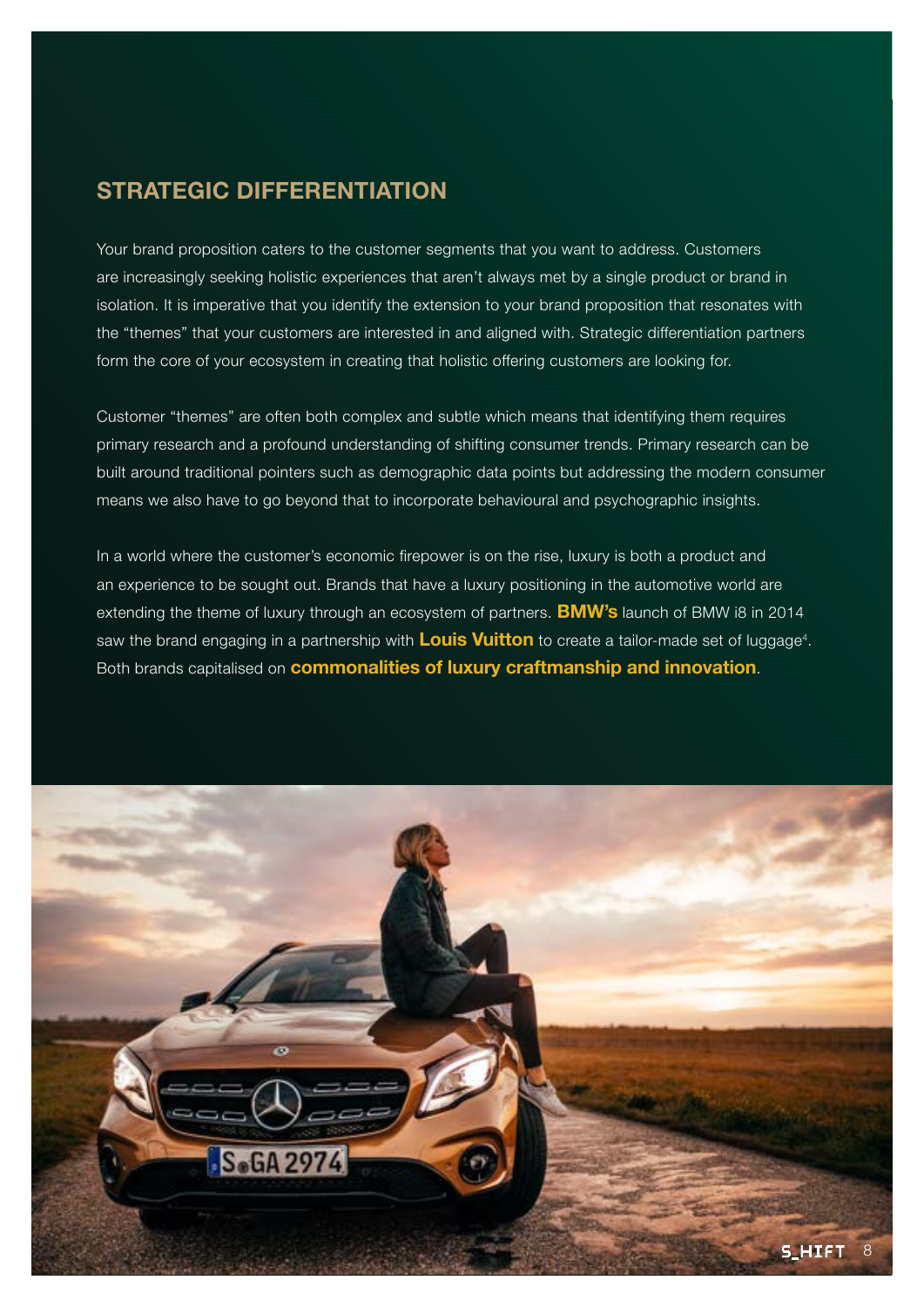Mercedes-Benz believes that the power of inspired minds can shape excellence. '**She's Mercedes**' was launched as a canvas for this idea: an Inspiration Circle<sup>5</sup>. Mercedes has created an ecosystem reflective of its luxury brand, with the theme of **empowering and connecting women** to share experiences and learn from each other. To bring it to life 'She's Mercedes', the platform, was launched as a digital hub, augmented by networking events and a print magazine. The primary aim of the hub was to create a conversation. Exceptional women from different industries, inside and outside the automotive world offer insights into their personal and professional lives through a mix of formats. Recent and upcoming engagements include solo percussionist Evelyn Glennie, and racer Sophia Flörsch, who never quit despite an accident that threatened to leave her paralysed.

The strategic differentiation or theme that Mercedes-Benz worked around was female empowerment and dialogue through inspirational leaders. The theme brought this to life through customer interactions with the platform guests, a digital hub, and a physical magazine.



Pioneering brands are going beyond single moments and looking at holistic, continuous experiences for the customer. **Rolls Royce**, the iconic brand, has used lifestyle experiences as the strategic differentiation for its ecosystem. Rolls Royce's new app, Whispers<sup>6</sup>, unlocks an entire world of oncein-a-lifetime experiences that is highly personalised to each individual customer. Unlocked only when car ownership is confirmed, the app is tailored to the individual's lifestyle with a private travel concierge service that sets the standard in **customisation, privacy and exclusivity**. This combines aspirational lifestyle, status, and an ever-closer bond between the brand and the individual customer.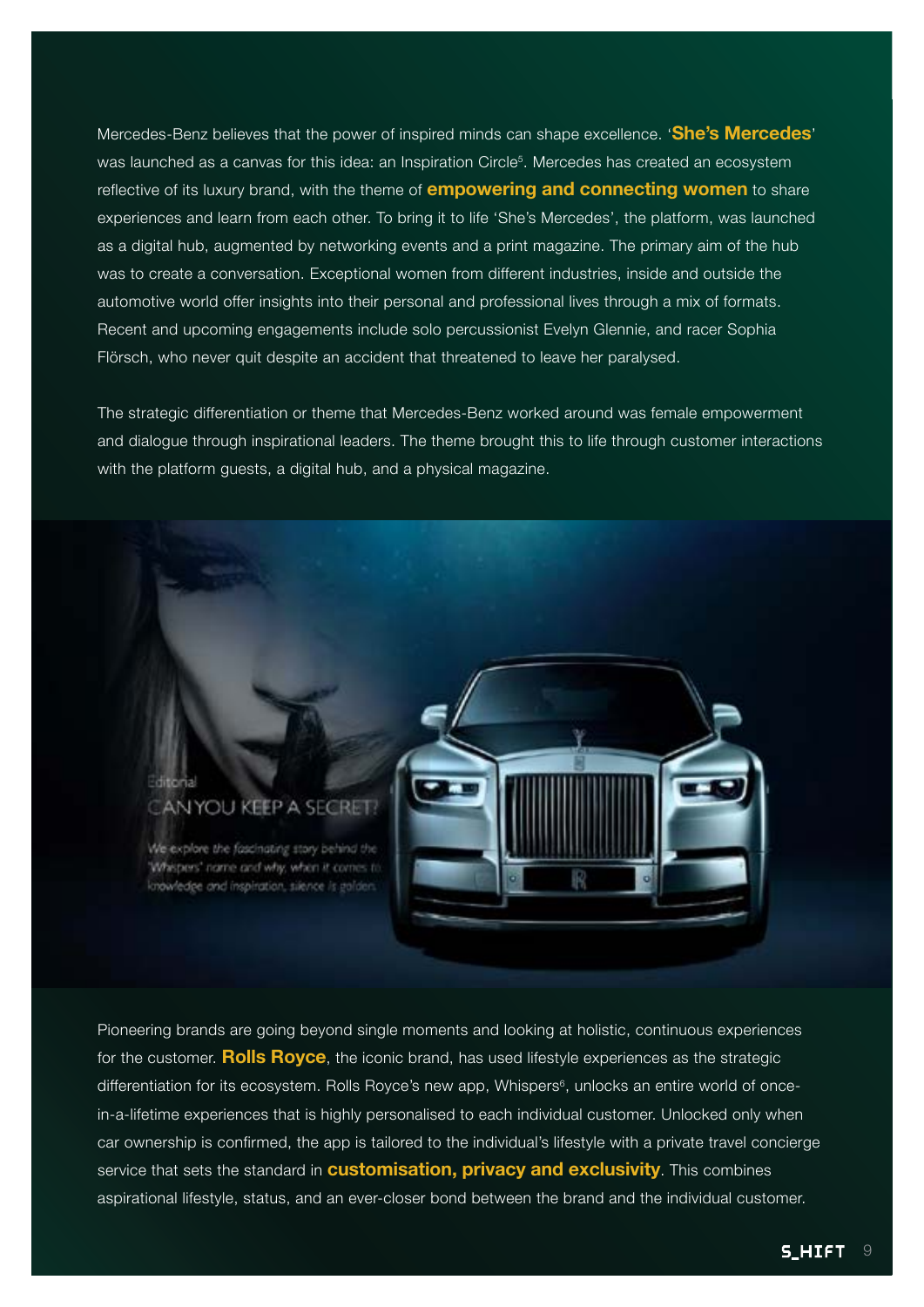

#### **MARKET OUTREACH**

The traditional go-to-market in the automotive world has been through dealerships or brand-owned showrooms. Online channels both mobile and web have played a role in the digital outreach of your brand to your customers. Brand owners need to create and leverage the power of an ecosystem to find new ways to market, and that's where market outreach comes in. Market outreach's objective is not limited to commerce but focuses on the entire marketing funnel, with a larger play currently seen at the top of the funnel. An alternative approach is to be a part of a complementary ecosystem instead of investing in one's own ecosystem.

**Maserati China**<sup>7</sup> has leveraged ecosystems to engage consumers through a market outreach approach, playing where the discerning Chinese consumers are often present - Taobao and Tmall. Through this, Maserati created a seamless online to offline (O2O) experience.

On Taobao, Maserati created a gaming experience that automatically drives customers into their loyalty program, encouraging them to visit Maserati's dealerships in Shanghai and Beijing. Maserati's smart dealership recognises potential consumers from the game. Receptionist kiosks use Alibaba artificial intelligence (AI) from the game, combined with facial recognition technology to have avatars provide a personalised greeting to the consumer. The sales team are simultaneously delivered a detailed profile of the potential buyer who just walked through the door.

Using this market outreach component of the ecosystem, Maserati has found ways of moving potential customers along the marketing funnel.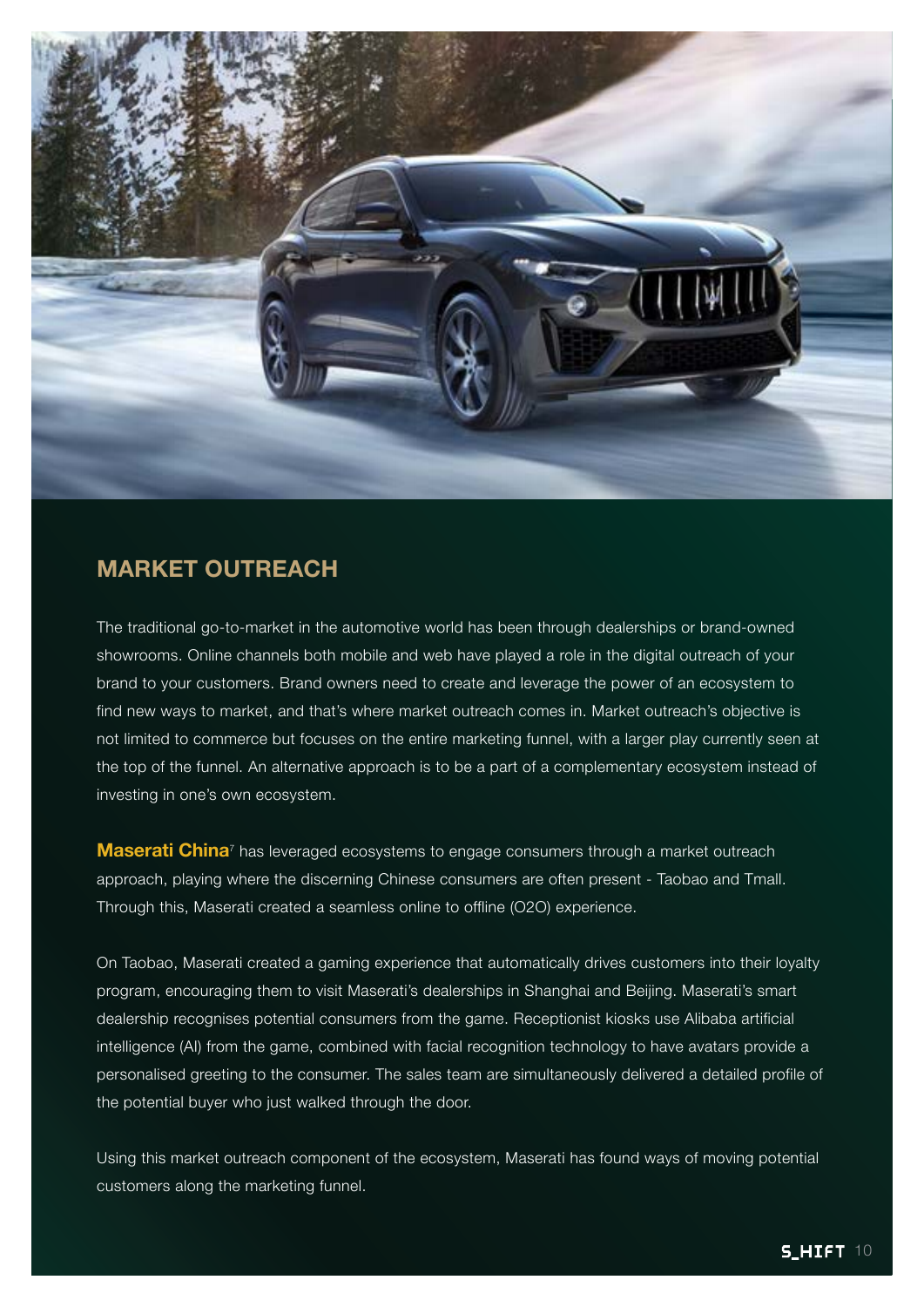

#### **FOUNDATIONAL NEEDS**

As self-driving cars steadily become more viable, automakers are also tapping into AI to transform the road trip into a wellness pod or spa experience. Part of this new automotive category of health, wellness, and well-being (HWW) includes cars that detect passengers' emotions, making timely adjustments to their environment to soothe and relax them en-route.

Following years of collaborating with tech and car manufacturers to embed its Alexa voice assistant into ecosystems, Amazon has launched Echo Auto $8 -$  its first own-brand aftermarket car accessory. It allows users to take Echo functionalities on the road, providing location-based features and connecting with compatible Echo devices at home.

The popular voice assistant will be available for download on models from the year 2018 and newer General Motors (GM) vehicles in the first half of next year<sup>9</sup>. With Alexa, drivers will be able to control smart home devices as well as in-vehicle features such as their phone, radio and navigation. The partnership is another step for both the automotive and tech industries to better integrate new technologies into cars to meet the demand from consumers. Data produced from the voice commands will be shared between both companies, providing another bridge to understanding the consumer and their needs.

Google, not to be left behind, has brought its assistant technology to Google Maps, and announced a new car accessory: the Roav Bolt by global tech manufacturer Anker. It makes the pairing experience between phone and car more seamless and incorporates two microphones to improve voice interaction. GM announced it was partnering with Google to install the tech giant's voice assistant and apps, including Google Maps, into GM vehicles beginning in 2021<sup>10</sup>.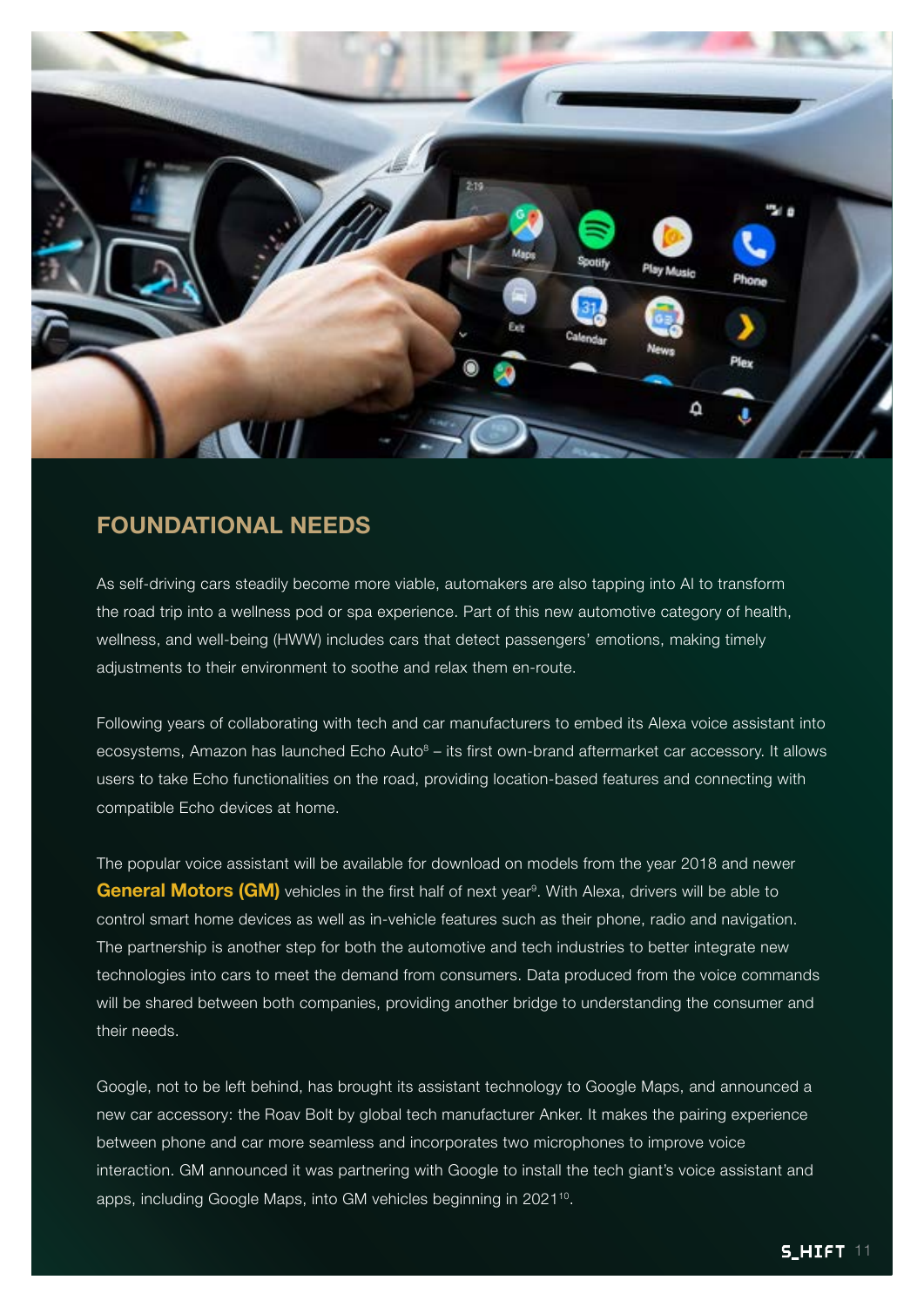# **"**

*There is justifiably a huge focus on transforming the customers driving experience through technology, but technological advances only give a limited time competitive advantage before they are replicated or leap-frogged by the competition. To truly differentiate technology needs to be in the service of your brand and strengthen the distinctive consumer proposition. It is still strong brands that outperform the market.*

#### **LUCY MCCABE**

*Principal Ogilvy Consulting Asia Pacific* **"**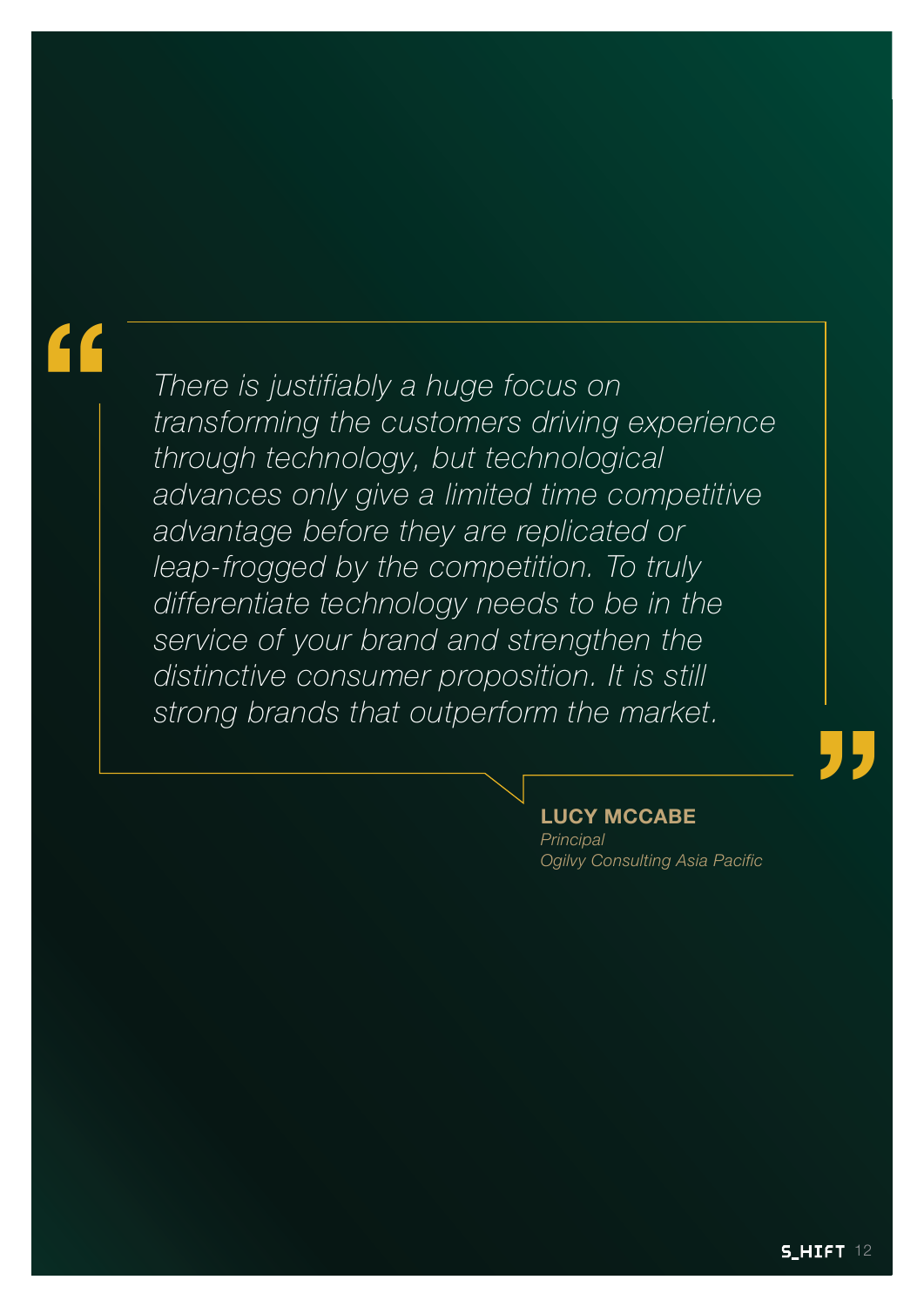# **ECOSYSTEM MACRO TRENDS IN THE INDUSTRY**

# **01** IF YOU CAN'T BEAT THEM ACQUIRE THEM **ACQUIRE THEM**

Automotive OEMs and suppliers have not held back in technological leaps and experiments. The incumbents, however, cannot outpace disruption from external players. OEMs need start-ups to innovate and build on engagement through the transformation of experience.

Start-ups need access to capital and the large marketing budgets and customer base that OEMs and suppliers have. It is a win-win situation with holistic benefits for the customer that can be realised by creating an experience-driven ecosystem.

The last few years have seen automotive OEMs and suppliers proactively engage with start-ups through multiple models. These include incubators, exclusive partnerships, and of course acquisitions but also hackathons and collaborative zones. All of which populate the ecosystems we are looking to establish.

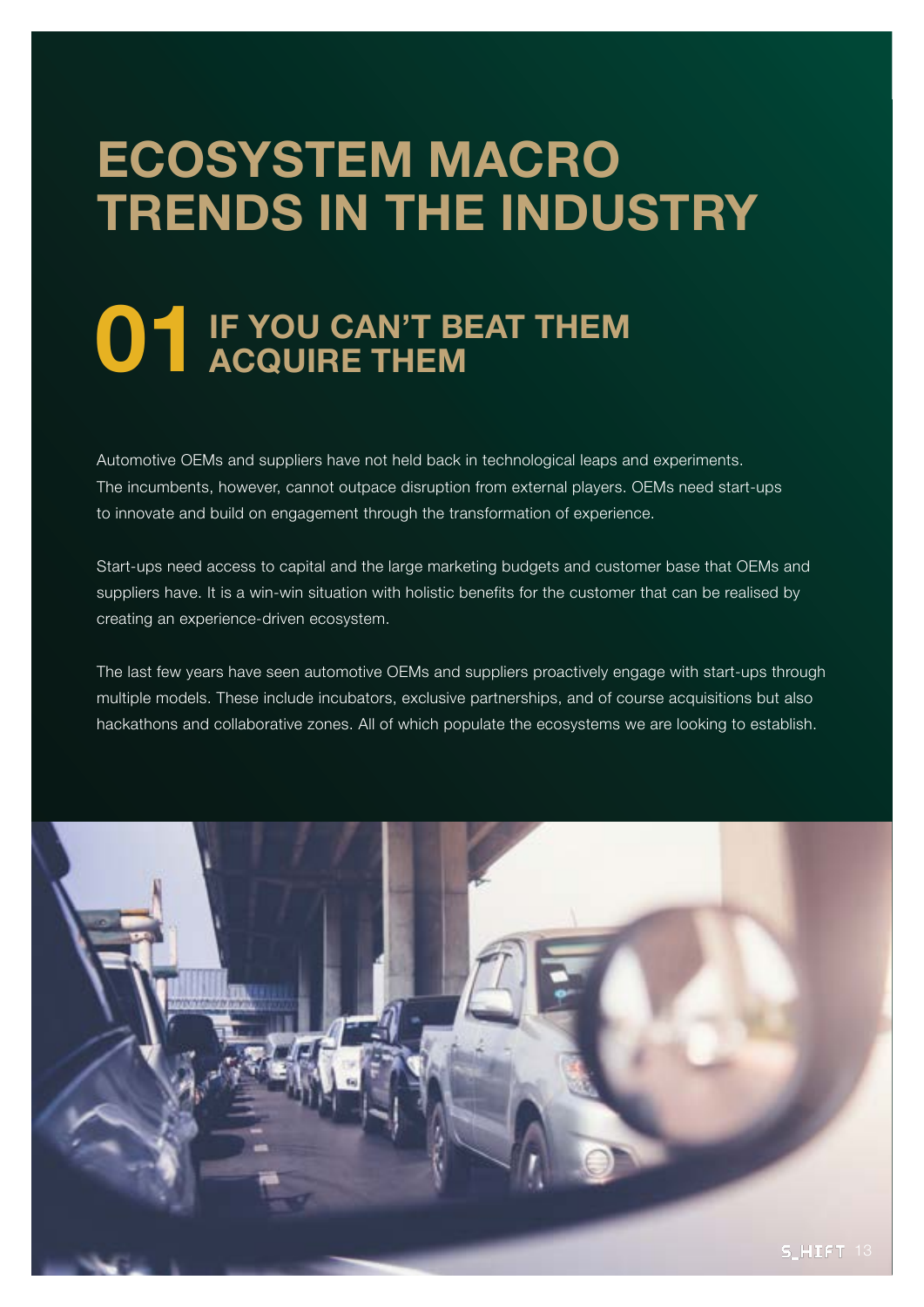| <b>AUTOMOTIVE</b><br><b>OEM</b>                                                                          | <b>COMPANY INVESTED</b><br><b>IN OR ACQUIRED</b> | <b>MOBILITY</b><br><b>AREA</b>                           | <b>PARTNERS</b>                                                      | <b>YEAR</b> |
|----------------------------------------------------------------------------------------------------------|--------------------------------------------------|----------------------------------------------------------|----------------------------------------------------------------------|-------------|
| Toyota                                                                                                   | <b>MONET Technologies</b>                        | Autonomous<br>vehicles                                   | Investments from Isuzu,<br>Suzuki, Subaru, Daihatsu,<br>Mazda, Honda | 2019        |
| Hyundai                                                                                                  | Car Next Door                                    | Ride-sharing                                             | Steve Baxter (Shark Tank)<br>and Caltex                              | 2019        |
| Hyundai                                                                                                  | Ola Electric Mobility                            | Electric vehicles<br>and charging<br>infrastructure      | Kia Motors                                                           | 2019        |
| <b>Daimler</b>                                                                                           | Flinc                                            | Ride-sharing                                             |                                                                      | 2017        |
| Toyota                                                                                                   | <b>EV Common</b><br>Architecture Spirit Co.      | Electric<br>Vehicles                                     | Mazda                                                                | 2017        |
| <b>BMW Group,</b><br>Daimler AG,<br>Ford Motor Company,<br>and Volkswagen Group<br>with Audi and Porsche | lonity                                           | E-mobility<br>for long<br>distance<br>travel             | Joint Venture                                                        | 2017        |
| <b>Daimler</b>                                                                                           | Hailo                                            | Ride-sharing                                             | Merged with myTaxi<br>(now called FreeNow)                           | 2016        |
| <b>BMW iVentures</b>                                                                                     | Zendrive                                         | Road safety<br>with data<br>and analytics,<br>Insuretech | ACME Capital,<br><b>BMW iVentures,</b><br>NYCA, SignalFire           | 2014        |

*Figure 4 Representative view of investment activities by Automotive OEMs in the last six years*

**?**

When brands can't buy the advances they seek they can set up their own innovation labs. The **Porsche Digital Lab** is an ideas factory, operational since 2016, which fosters creativity and contact with innovative potential partners, start-ups, and scientific institutions.

ASK YOURSELF Are there themes, experiences that specific segments of your customers are seeking, stated or unstated? Are you able to fulfil them all?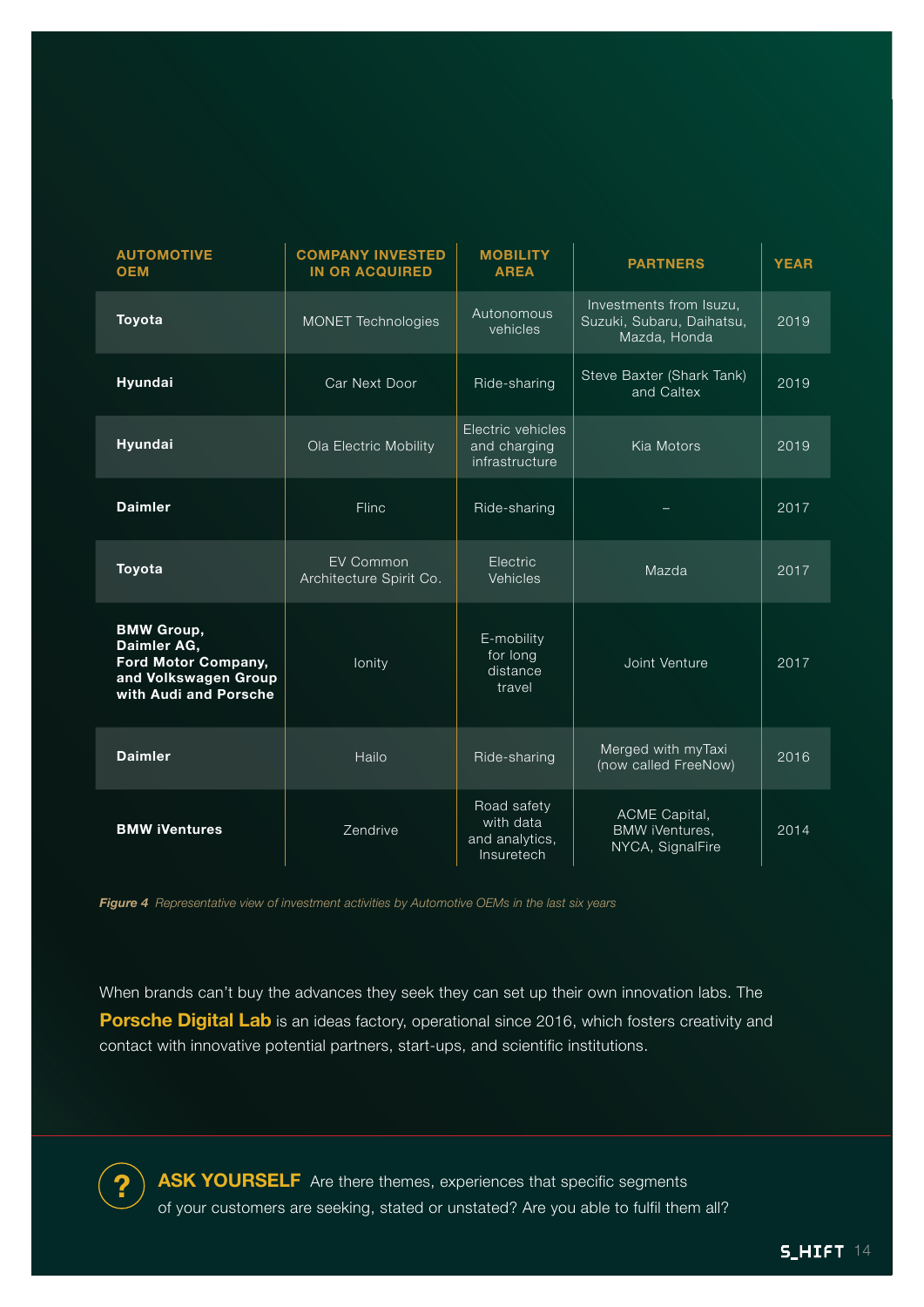# **02 LEVERAGE SENSORS AND IOT TO CREATE NEW EXPERIENCES**

Sensors have become all-pervasive. As the experiences within the car becomes more of a differentiator in the purchase process, OEMs and suppliers are multiplying the sensors in the manufacturing process.

After sales service is as critical to the car owner's experience as the ride. Planned and unplanned maintenance happens and customers welcome the opportunity for OEMs to enhance the experience. In 2016, **Jaguar Land Rover (JLR)** was part of a seed round investment in CARFIT, a start-up that combines automotive sciences, noise, vibration and harshness (NVH), and machine learning (ML). CARFIT was also part of the JLR incubator, and developed puck-shaped devices that attach to the steering wheel, brakes and wheels among other parts within the car, analysing NVH information and sending the diagnosis to an app.



*Figure 511 Partners like CARFIT in the ecosystem, help increase the vehicle's efficiency, optimise maintenance, and reduce unnecessary costs*

**?**

Suppliers have started the journey of integrating sensors and data-collection devices into their components. The capability and technology can and should be expanded to influence the driver/passenger experiences.

Integral to this is identifying how and where data originating from supplier components can be leveraged to enhance the experience. Increasingly, automakers are providing centralised control over an evergrowing set of features. The car's dashboard is the primary interface during the driving experience, with mobile apps connecting to the user's life beyond the car. Suppliers need to forge a strategy for this through discovery discussions with their OEMs.

**ASK YOURSELF** Can you find ways of collaboration with your customers, internal design teams, and those of your suppliers, for a virtuous circle for in-car experience building?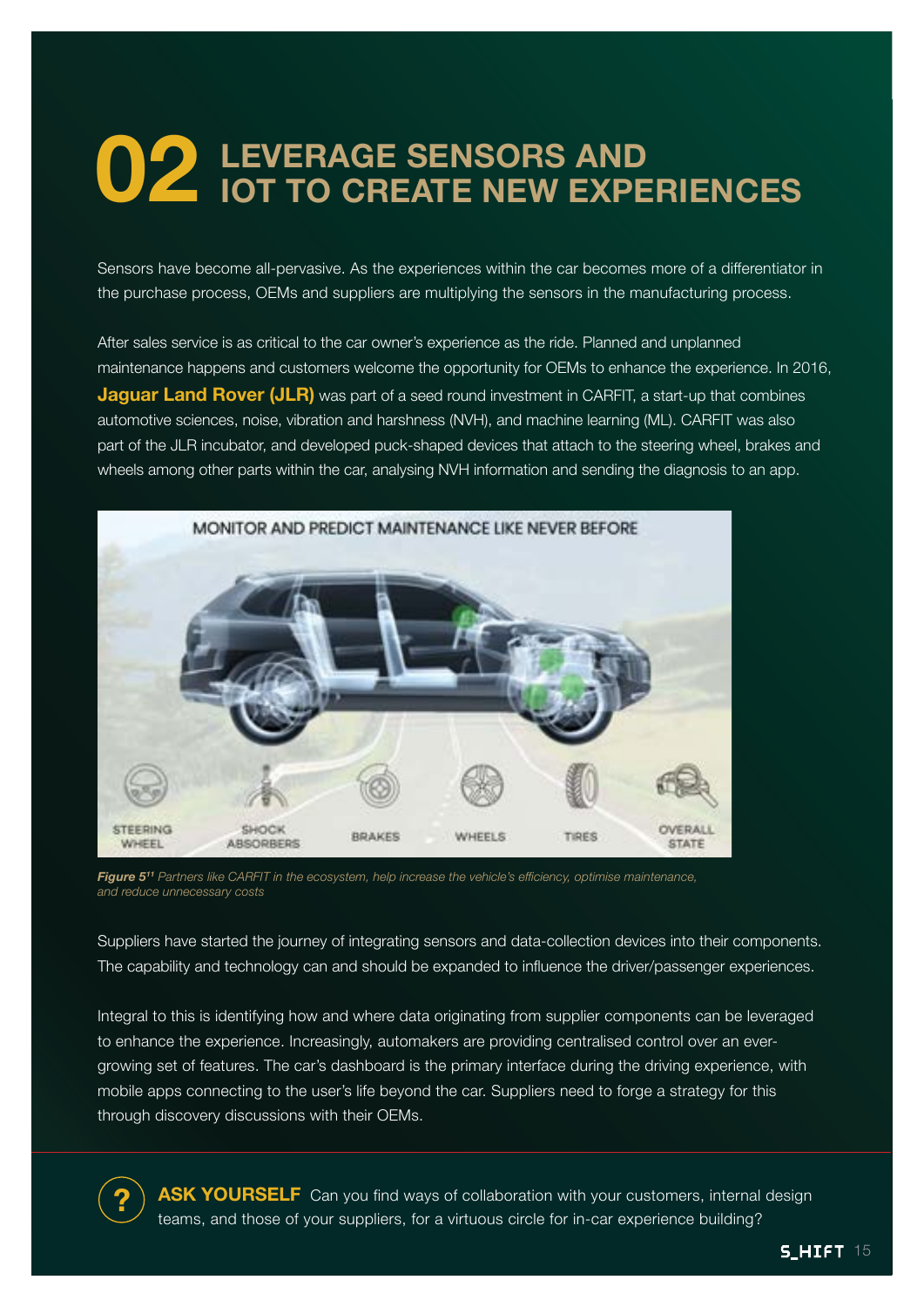## **03** THE EXPERIENCE JOURNEY<br>
THINK END-TO-END **GOES BEYOND THE DRIVE – THINK END-TO-END**

Increasing commute times are creating opportunities to enhance the in-car ambience, linking it to the mood of the driver and passengers. From personalisation in seat posture for ergonomics based on sensing the driver, to Emotional AI that reacts and adjusts to non-verbal cues, auto makers are leaving no stone unturned in creating the best-in-class experiences.

**Affectiva**, which was voted into the Startup Autobahn program in 2018, is one such start-up pioneering emotional AI. A demo with **Porsche** as part of Porsche's Magic Moments<sup>12</sup> concept saw cameras in the car detect the driver's positive emotional state and snap a photo or record a brief video. After the ride, the user can relive this moment through an app on her phone, allowing the Magic Moments to be shared on social media.

The innovation does not interfere with the drive, and hence addresses in-car safety issues, but does positively reinforce the experience and pleasure association through Porsche's Magic Moments.

In an autonomous driving environment - a reality in the near future - these post-drive experiences can be brought to life to create a new experience, one that is shareable with friends and a like-minded community by the user.

This is the start of a journey, where the car transforms into a wellness pod, with many more complementary experiences and services to be delivered. OEMs need to proactively partner with, or acquire such start-ups, for their intellectual property and the experience landscape they create.

**ShareNow** is another example of global partnerships.

ShareNow is the product of the merger between car2go (originally a Daimler car sharing service) and DriveNow (a BMW/Sixt car sharing service). As of 2019, ShareNow offers 20,500 cars (of which 3,200 are electric) in thirty one cities across fourteen countries, all accessible via a smartphone app13.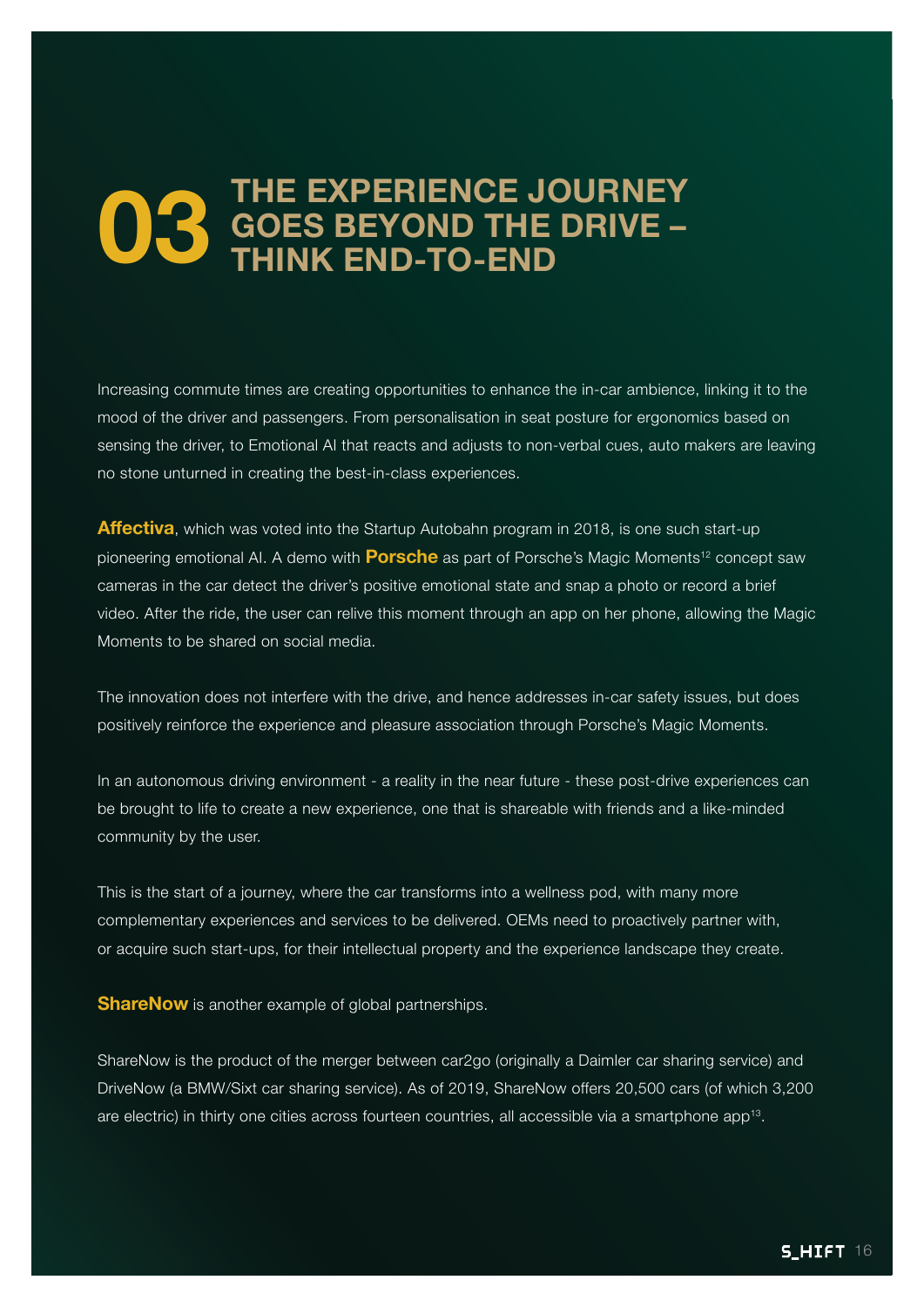| <b>DISTRACTION</b> | 70.00 |  |
|--------------------|-------|--|
| <b>HEAD ANGLE</b>  | -40   |  |
| <b>BLINK RATE</b>  | 8.0   |  |
| <b>EYE CLOSURE</b> | 0.00  |  |
| JOY                | 0.00  |  |

The partnership was further developed by creating an ecosystem in four other categories: **FreeNow**: A ride-hailing service to compete with services like Uber, based on Daimler's former asset myTaxi

**ReachNow**: A one-stop solution for mobility, developed on an existing Daimler asset moovel. ReachNow supports multiple modes of mobility ensuring an end-to-end journey without the hassle of ticketing, including public transport

**ParkNow**: Cashless mobile payment for public parking in cities in Germany and Austria **ChargeNow**: A service to locate charging stations for electric cars and easy handling of payment, with access to 123,000 charging stations in Europe and Japan

All these five solutions come under the new umbrella brand YourNow<sup>14</sup>, creating the world's biggest provider of free-float car-sharing services and end-to-end urban mobility solutions.

Automotive suppliers need to re-evaluate their role in the end-to-end customer experience, and as part of a collaborative approach, they need to engage and encourage OEMs in playing a larger role. The OEMs hold the customer permission today, as the pivotal part of the experience journey. Suppliers, especially tier one, can support OEMs through better content which is seamlessly integrated into the overall OEM's conversation with the customers. To achieve that there has to be a culture of openness and trust, going beyond contractual needs, with digital content platforms easing the flow of content across corporate boundaries.

**ASK YOURSELF** What is the end-to-end customer journey that you want to build for your customers? How long before the journey and how long after the journey does it last? Do you know the moments of truth on the way?

**?**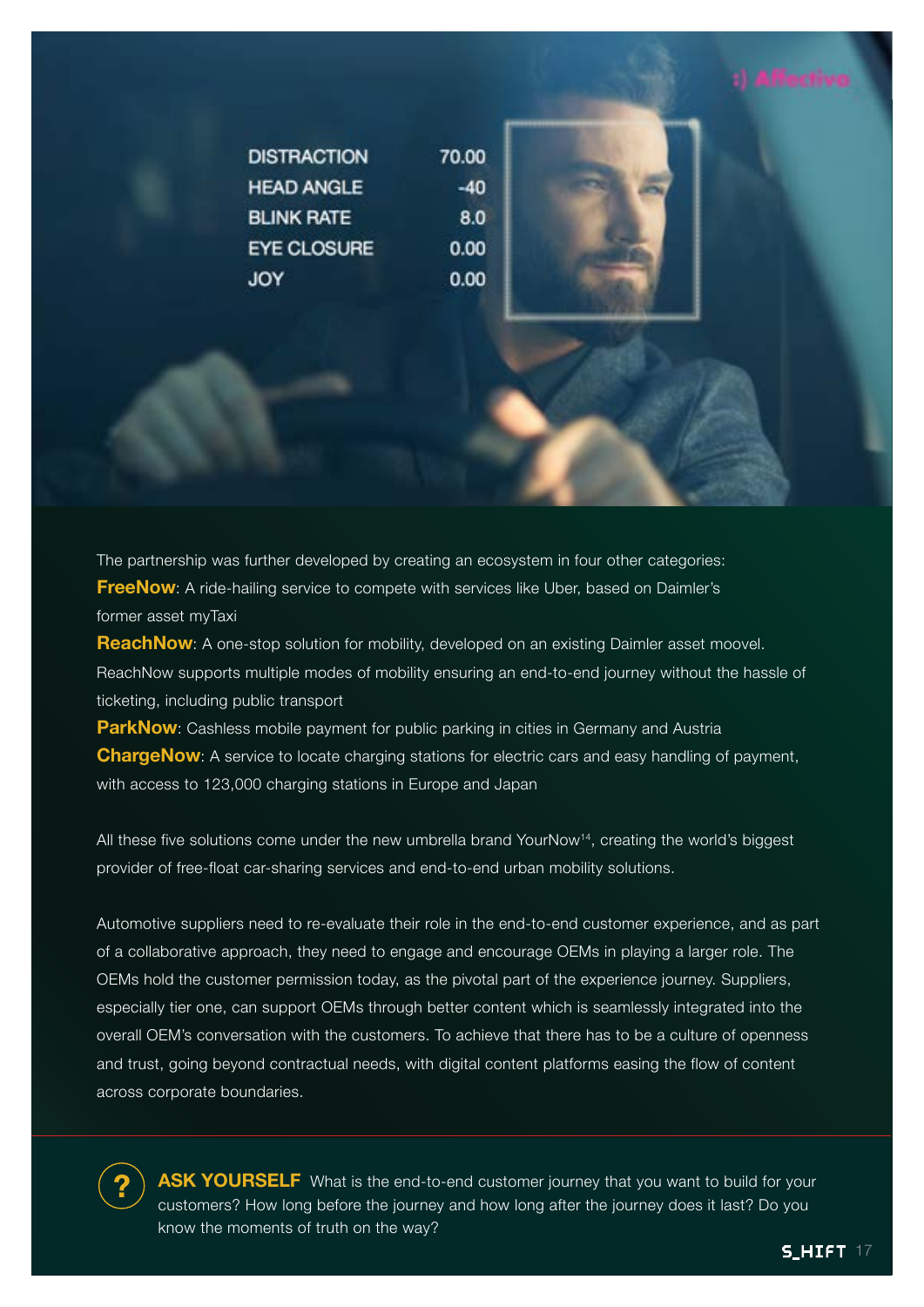## **04** ALLIANCES WILL SET THE PACE<br>DATA EXCHANGE<br>DATA EXCHANGE **FOR TECHNICAL PROTOCOLS AND DATA EXCHANGE**

Issues such as low network connectivity in rural areas, and by contrast high-density data in inner city roads, mean that the industry needs an easy, standard way of handling network traffic issues for the data being produced by automobiles. Simply put, the car must continue to be connected wherever the user goes in it.

This presents great opportunities:

- Availability of data creates a venue through which additional services through ecosystem partners can be delivered
- Personalisation is possible for each individual driver and passenger
- Monetisation of services on the move

Being able to offer the services with real-time or high response times either when triggered by the user, or initiated by the vehicle, is critical.

There are large alliances at play here including Volkswagen AG, Fiat-Chrysler in the United States and Toyota in Japan working to build mobility ecosystems.

The automotive industry will face disruption unless it can cooperate with competition to create technical standards and protocols. The prize is worth the effort. Establishing these protocols will help drive new experiences based on data that other services can tap into and which will further fuel innovation in the industry.

An analogy is the telecom industry which has seen incumbents being upstaged in recent times by Over The Top (OTT) players, often leaving the incumbent as infrastructure on which true services are provided. This marks a shift in value from the telecom service provider to the OTTs who leverage the provider. The industry's response has been to acquire, or enter adjacent spaces through content, and other value-added services.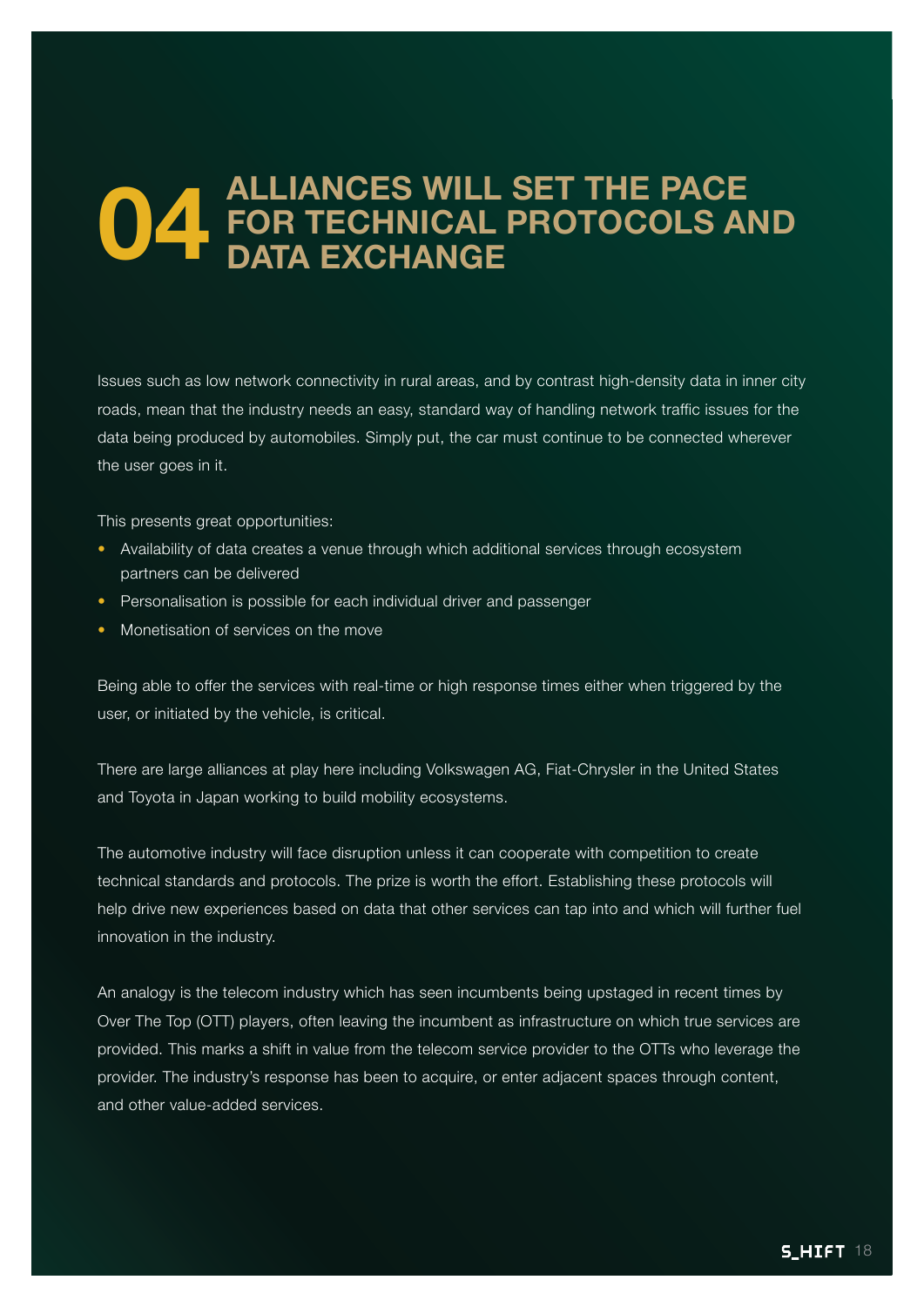Since a majority of the experiences in the automotive industry are provided when the car is on the move the precise awareness of the location and location history is key.

The German automotive OEMs BMW, Daimler and Audi<sup>15</sup> as a consortium, are majority owners in **HERE Open Location Platform (OLP)** that provides mapping and location data, which in turn are used by companies like Garmin and Facebook to provide consumer services. Suppliers like Bosch and Pioneer are also invested in HERE, which competes with location platforms such as Google, TomTom and ESRI.

By data exchange through compatible platforms, the automotive industry can play a role in creating experiences that go beyond its industry and the car journey.



**ASK YOURSELF** Are your experiences and ecosystems, designed by data? How can you introduce data into the picture, if it's not already in there?

**?**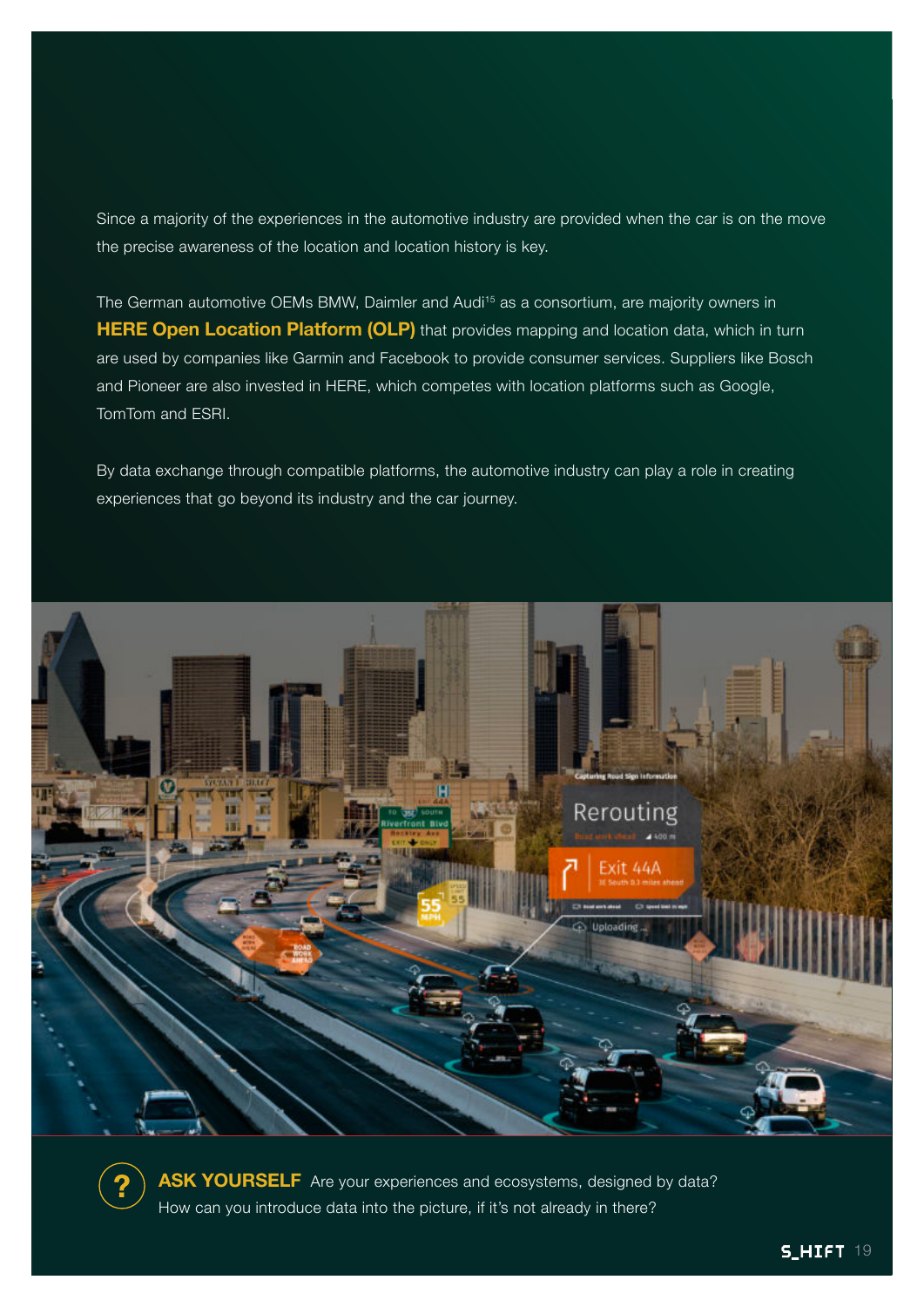## **05** DATA MONETISATION<br>OF REVENUE **WILL BE THE NEXT DRIVER OF REVENUE**

With autonomous vehicles set to go mainstream, cars become a place for delivery and consumption of niche services that are highly personalised, and on demand. We will see more and more of the digital services that we are accustomed to at our homes and offices, being uniquely built or configured to the car environment.

Imagine Alexa, video conference capabilities, dynamic weather updates, entertainment and health & wellness. OEMs will not be able to innovate or execute all of these services unaided. They will have to identify the right set of partners, incubate, acquire or partner with them through industry standards or proprietary means, creating a new source of revenue.

Data will drive personalisation and customisation of these services, on the move. The new revenue will have to be processed through a shared value system, either real-time, or through pre-defined commercial partnership models.

With the emergence of another game-changer, 5G, cheaper edge-computing sensors will further proliferate data. As owners of the asset that the customers drive, auto OEMs are in the best position to capitalise on the new data that will be generated.

The suppliers to OEMs need not worry about their share. By incorporating sensors into their products, and partnering more closely during the vehicle design stage, suppliers will play a critical role in contributing to the data paradigm. The partnerships between suppliers and OEMs have shown signs of moving from that of a vendor relationship to one of equals, driven partially by the democratisation of data. Through OEMs, suppliers will be able to provide data-driven services to the end-customers, taking their fair slice of the shared value pie.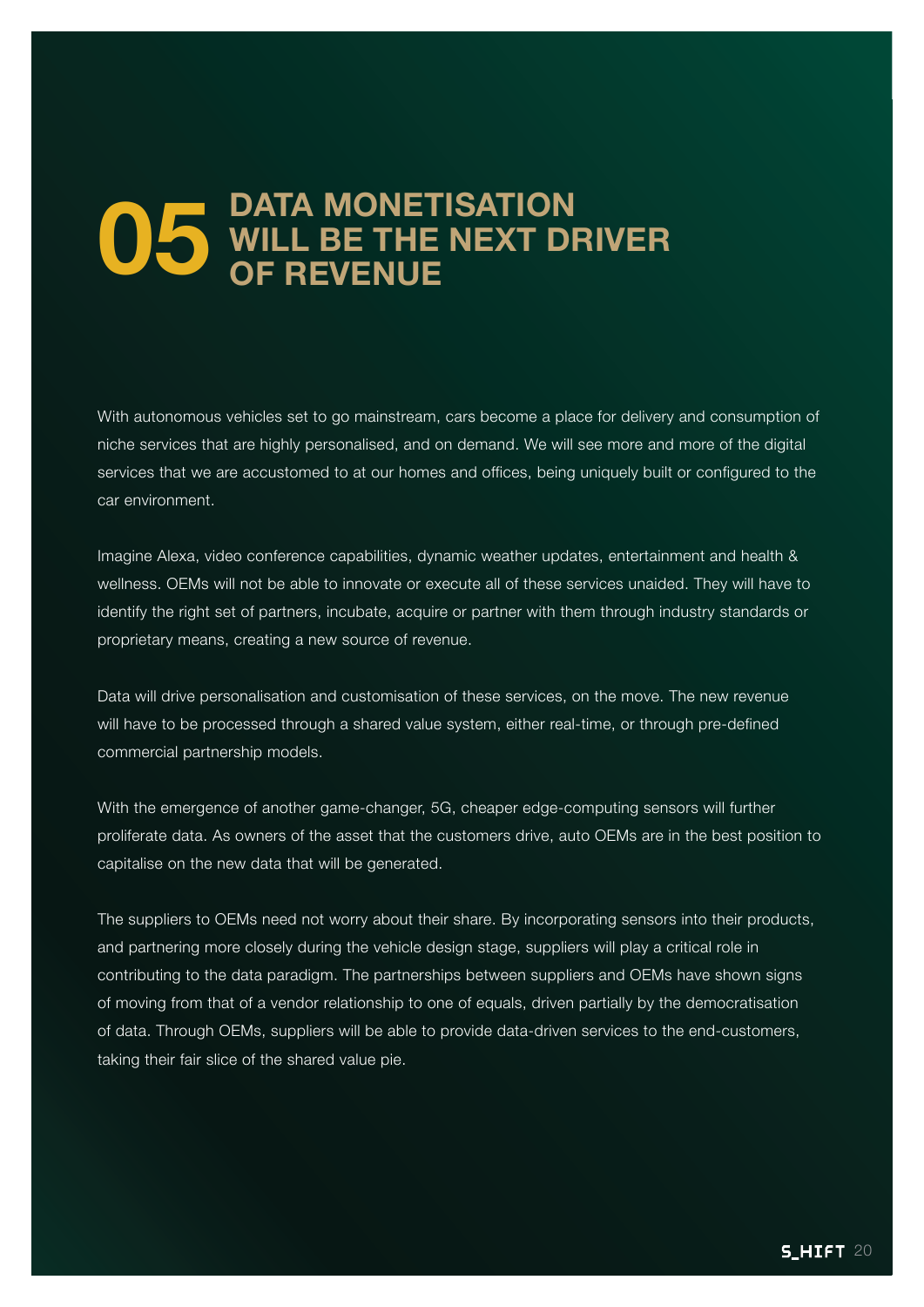

*Figure 6 Honda Dream Drive16*

**?**

Enabling payments within the car, leading to a Driving Commerce economy is soon to be a reality. Gartner<sup>17</sup> estimates there will be 250 million connected cars by 2020. Visa announced an in-car purchase feature powered by Visa Token Service. This means drivers will be able to pay for fuel and parking through smart pumps and meters from their Honda consoles in the very near future.

Voice assistants like Alexa may show the way for OEMs and suppliers, the customer journey with driving commerce in mind. Conversational commerce could mean ordering a Starbucks or a McDonald's or concierge functions such as making reservations at the driver's favourite restaurant.

**Honda** created an early integrated driver and passenger infotainment system – Honda Dream Drive<sup>18</sup> showcasing it in CES 2019. The experience was in turn based on the in-vehicle payment and Dream Drive concepts showcased by Honda in CES 2017. The experience is delivered through two apps – Honda Dream Driver: Passenger, and Honda Dream Drive: Driver. The former provides mixed reality games and movies from the passenger's mobile device. The latter makes it easy for the driver to make hands-free restaurant reservations, payments for movies, fuel and parking from the car's navigation system.

Honda enabled this part of their ecosystem through Visa and Connected Travel along with brand partnerships including Atom Tickets, Chevron, Phillips 66 and GrubHub.

**ASK YOURSELF** What is the shared economic value that you are creating through the ecosystem? Is there an easy way to measure it and attribute it to the partners? Can you measure the incremental quantified benefits it creates for your customers?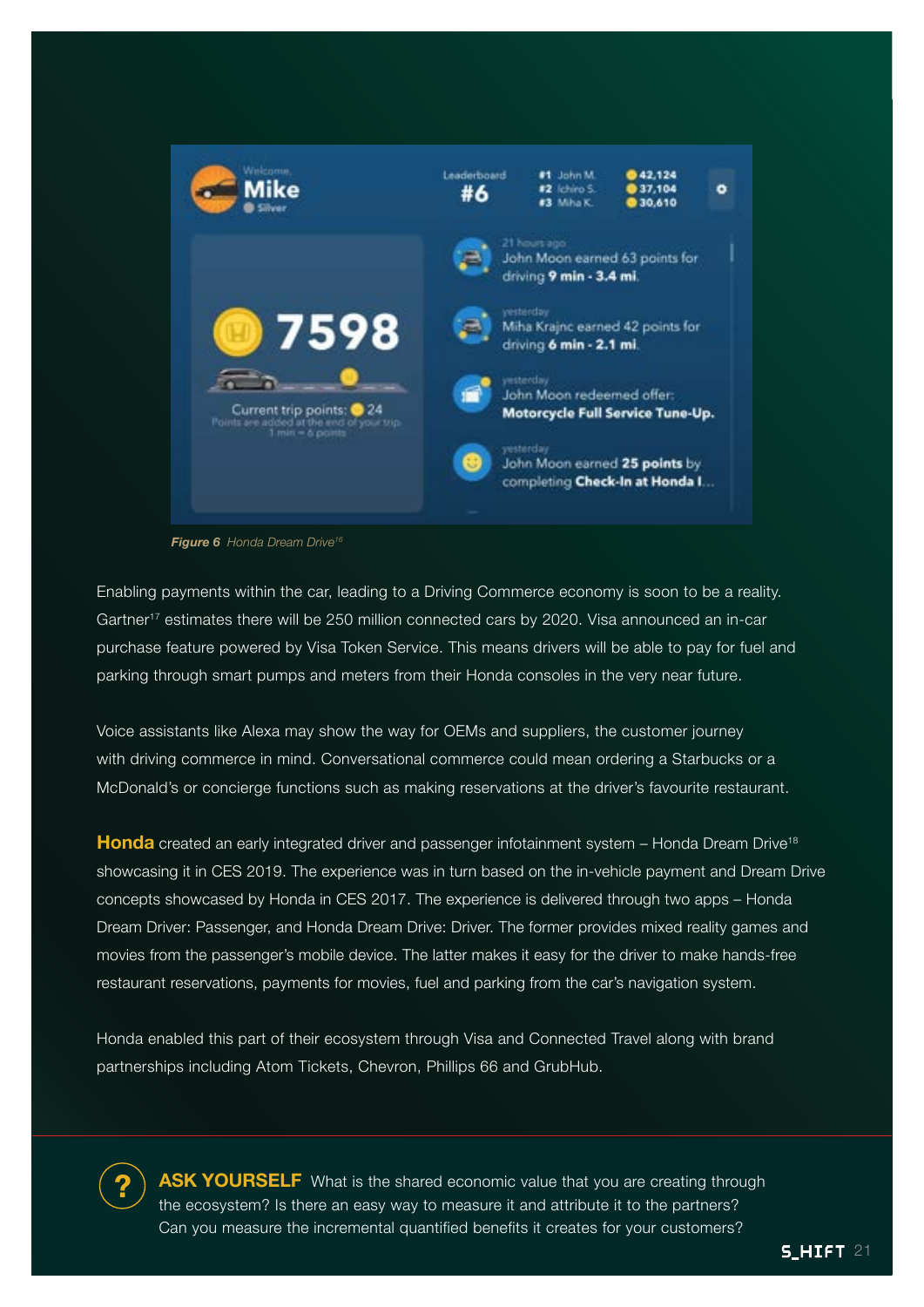# **DON'T FORGET YOUR EMPLOYEES**

It's not just cars and components. Automotive players, suppliers and distributors, face some major hurdles when developing ecosystems and infusing new technology not just into cars but also into their day-to-day operations and customer experiences.

The new breed of 'Connected' executives are a younger generation aged 25-50 with a passion for making a difference, and constantly looking for improvements with an appetite for disruptive missions. They have the agility and flexibility to challenge norms and delight customers by innovating and developing next generation products. Their multifaceted capabilities are crucial for unlocking growth in technology and customer experiences.

Organisations face several options for integrating the transformation talent required to lead these initiatives. We looked at the initiative through two dimensions:

- Locus of Control internal vs. external
- Concentration of Talent centralised vs. distributed

The combinations lead to four potential strategies:



#### **ISOLATE**

Something of a Skunk Works approach, this creates a digital organisation within the company and offers the chance of fresh thinking from external hires. There is a potential downside since isolated divisions can be divisive and be resented, especially over the issue of allocating resources.



#### **INTEGRATE**

Training and redevelopment transform the entire organisation's way of working. This is a profound long-term approach which requires carefully planned change management and is dependent on the level of willingness of employees. It may be hard to marry new ways with existing culture.



#### **OUTSOURCE**

Partnering with incubators and start-ups provides an out-of-the-box approach with a new team ready to execute new strategy. It's a leap of faith but one that has been chosen by Renault Nissan and Mitsubishi who partnered with Microsoft Azure and many others.



#### **MERGE, ACQUIRE**

Merging with harmonious competencies and services is a popular choice. BMW invested in Zendrive via its iVentures to bring in new competencies. Care must be taken, however, to ensure successful assimilation if the cross-fertilisation is to work.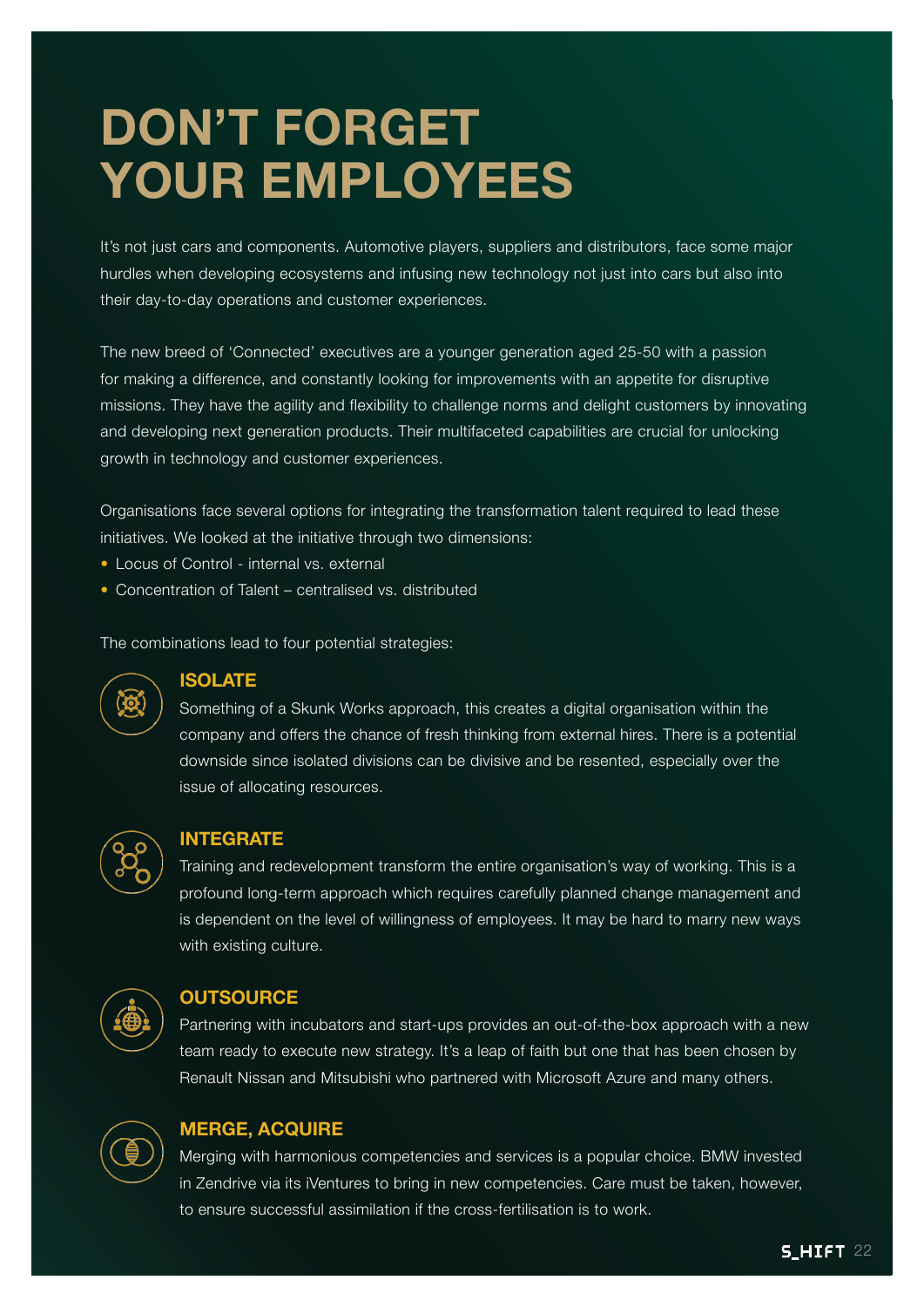

*Figure 7 Potential strategies to incorporate new capabilities into the enterprise*

There is a dearth of AI skills outside of autonomous driving and ridesharing in the automotive industry. Current employees need to upskill. Data sets aggregated by OEMs can feed algorithms to produce better results but attention must be paid to the areas of data anonymity and collaboration to get the most from AI and ML.

Leadership must imperatively understand the impact of AI on their operations and customer experiences.



**ASK YOURSELF** What is your strategy to cope with and thrive from a never-ending cycle of change? Do you have a talent map of your existing landscape and a roadmap of where you want to get to? Are you well placed to attract new talent, upskill current talent, and retain critical skills and staff?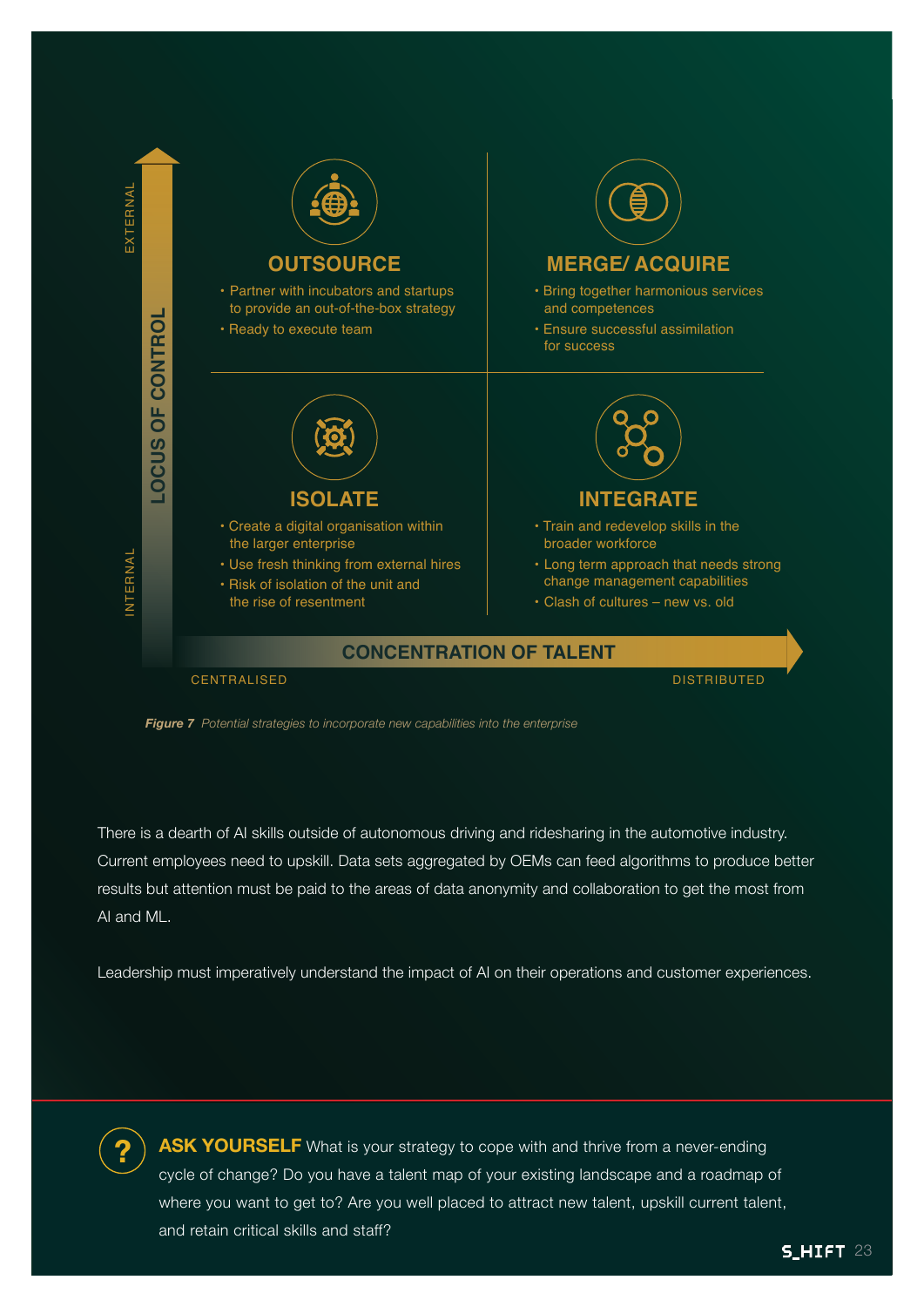# **A CALL TO ACTION**

Building an ecosystem is complex. It involves identifying the right elements based on ever-changing consumer demands and behaviour, adding the technology that not only delivers but delights, and assembling it so that all parts of the system benefit from being in it. The rewards, however, outweigh the challenges.

Ecosystems are proven to drive higher revenue growth than those that do not adopt ecosystems and partnership models.

According to the 2017 Ecosystem<sup>19</sup> Survey, conducted by MIT CISR, there are seven key design dimensions of ecosystems. Four of these (the top four in the schematic below) play a significant role in the revenue growth of their respective companies.



*Top Quartile on Revenue Growth Bottom Quartile on Revenue Growth*

*Figure 8 MIT-CISR Ecosystem Survey, n=158, 15%-85% of response scale shown*

With proven economic value creation for your brand, your customers and the ecosystem, and with sufficient action in the world of automotive incumbents, start-ups and value-chain players, it's imperative to start on a path of action, at a pace that draws on your ambition, strengths & capabilities, and customer direction setting. There are paths to action and a combination of these are an ideal start.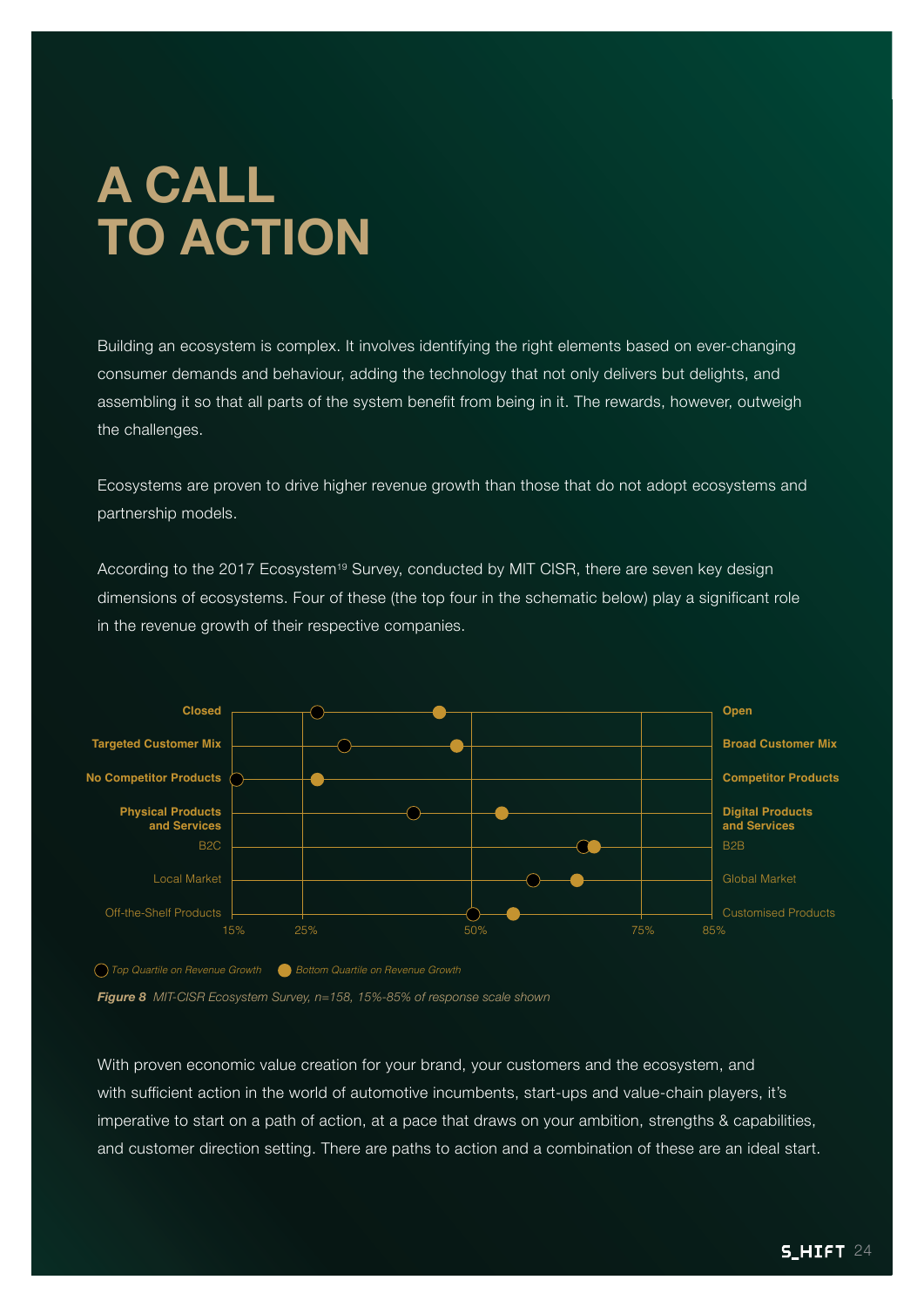## **KNOW AND ENHANCE YOUR CUSTOMER'S JOURNEY**

Know the journey that you want your brand to take, and the themes that resonate with your target audiences.

While starting small with exclusive partnerships or commercial shared value exchanges with your initial partners is advisable, it is equally important to think of a long-term play with scalability and flexibility as supporting pillars. A good platform facilitates the long-term play, the curation of partners, and the personalisation of experiences for the customer.

Define the rules of engagement in advance and the attribution of the shared value between the partners. Most of all focus on the value being created for the customers. Designing with data, at the start of building the platform will help address the shared value issues that emerge later.

Ecosystems can be built around your brand, where you curate the partners and the customer experiences you want. Alternatively, join an ecosystem. A hybrid model must be explored too, to maximise value, while exercising caution around brand trust and the risk of dilution.

Brands should not fixate on established partners to create ecosystems or experiences. They should also look at the small players and start-ups, where many of the innovative ideas first originate.

 $IFTT<sup>20</sup>$  (If This, Then That), a free web-based service allows the creation of chains of conditional statements, true to its name. It triggers applets based on changes that occur in other web services or apps like Gmail, Instagram, among others. IFTTT has seen success in the home automation industry and if the car is a transient home, there is no doubt of its applicability in the automotive industry.

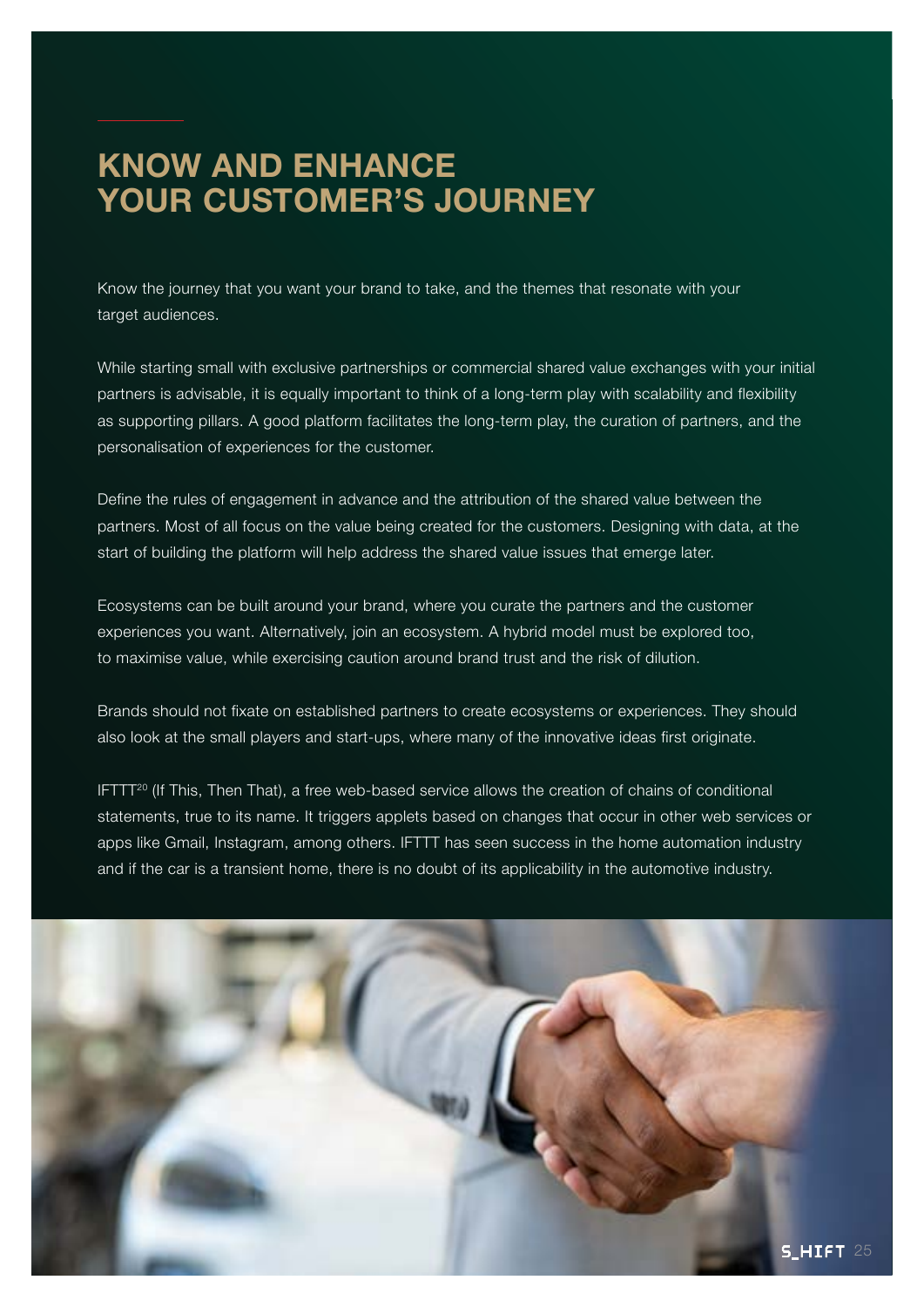## **ESTABLISH AND NURTURE A CULTURE THAT EMBRACES CHANGE**

Technological advances are transforming the industry which means leadership teams must focus on building a strong culture of innovation across all areas of operation. This in turn raises the issue of how best to manage existing company culture to avoid friction in what has become an everevolving transition.

Encouraging experimentation will help ensure that teams can work seamlessly at the highest levels in both traditional divisions and new ones.

# **"**

*Many companies adopt a dual track to filling talent gaps by developing existing team members and bringing in talent from the outside. Organisations best keeping pace with the unprecedented level of change recognise that some failure in new ways of thinking is inevitable. They view this as a feature, not a bug, and actively support and reward passion for innovation and adopting new ways of thinking – from existing and new executives alike.*

#### **DAVID NAGY**

*Managing Partner, Asia Pacific, Industrial Practice, DHR International.* **"**<br>"<br>"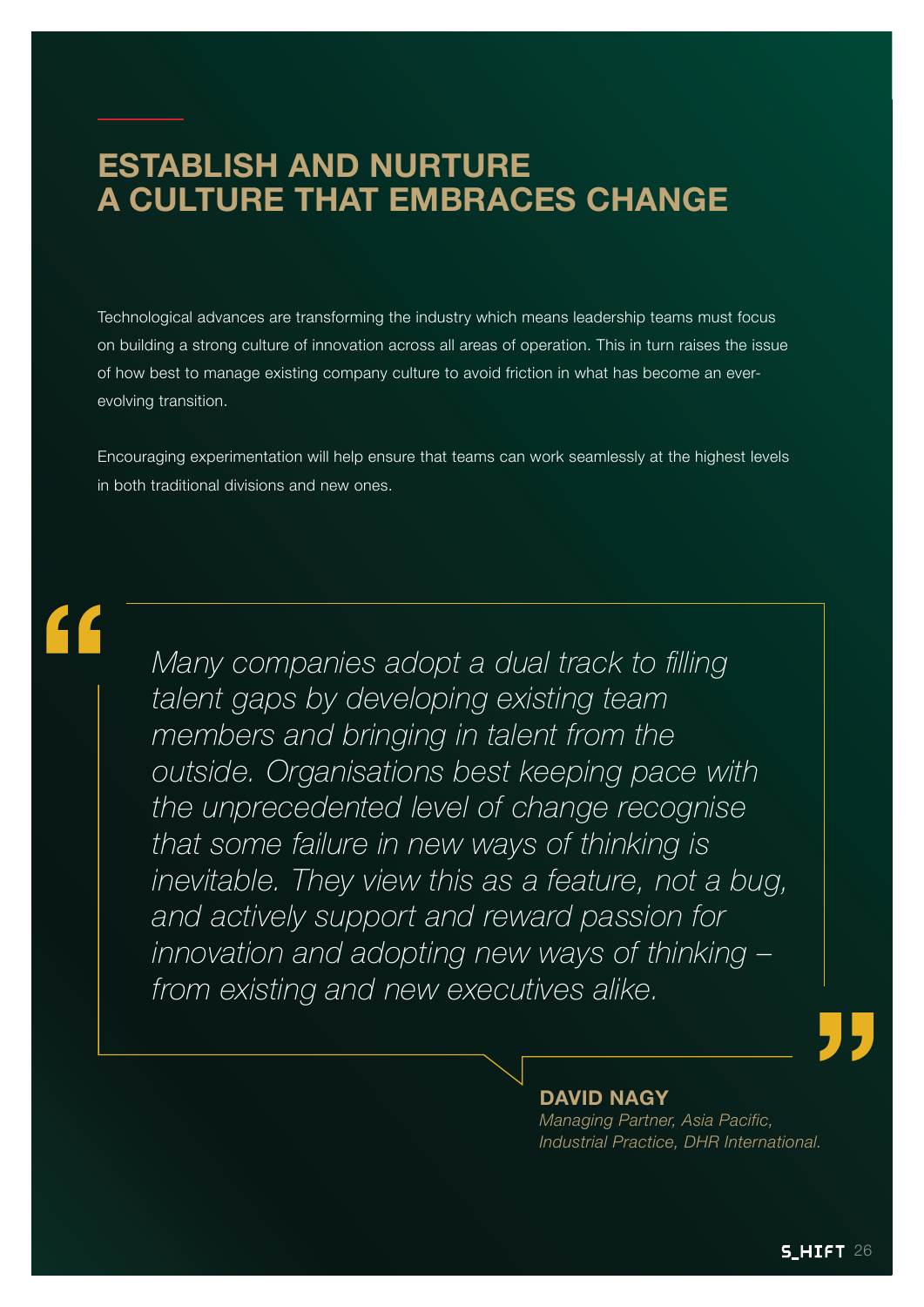## **MEASURE SHARED VALUE AND ATTRIBUTE IT RIGHT**

Data and its exchange play a critical role in the ecosystem. While the experience demanded by your customers increase in scale and scope the flow of data is restricted by inward looking policies around data and privacy in many countries. Shared value is created between any two ecosystem players, pivoting around your brand, or where you are a part of a large ecosystem.

A McKinsey<sup>21</sup> study estimates that driven by shared mobility, connectivity services, and feature upgrades, new business models could expand automotive revenue pools by about thirty percent, adding up to **\$1.5 trillion** by 2030.

In our view, the ecosystem-driven experiences contribute to all three drivers of the estimated addition to the automotive market.



#### **RECURRING REVENUES FROM NEW SERVICES**

Shared mobility e.g. car sharing, e-hailing<sup>1</sup> Data-connectivity services – including apps, remote services, software upgrades

#### **AFTERMARKET**

Growth from increased vehicle sales

#### **ONE-TIME VEHICLE SALES**

~2% annual increase driven by macroeconomic growth in emerging markets

*Figure 9 Automotive market revenue increase by 2030, in a high disruption scenario21*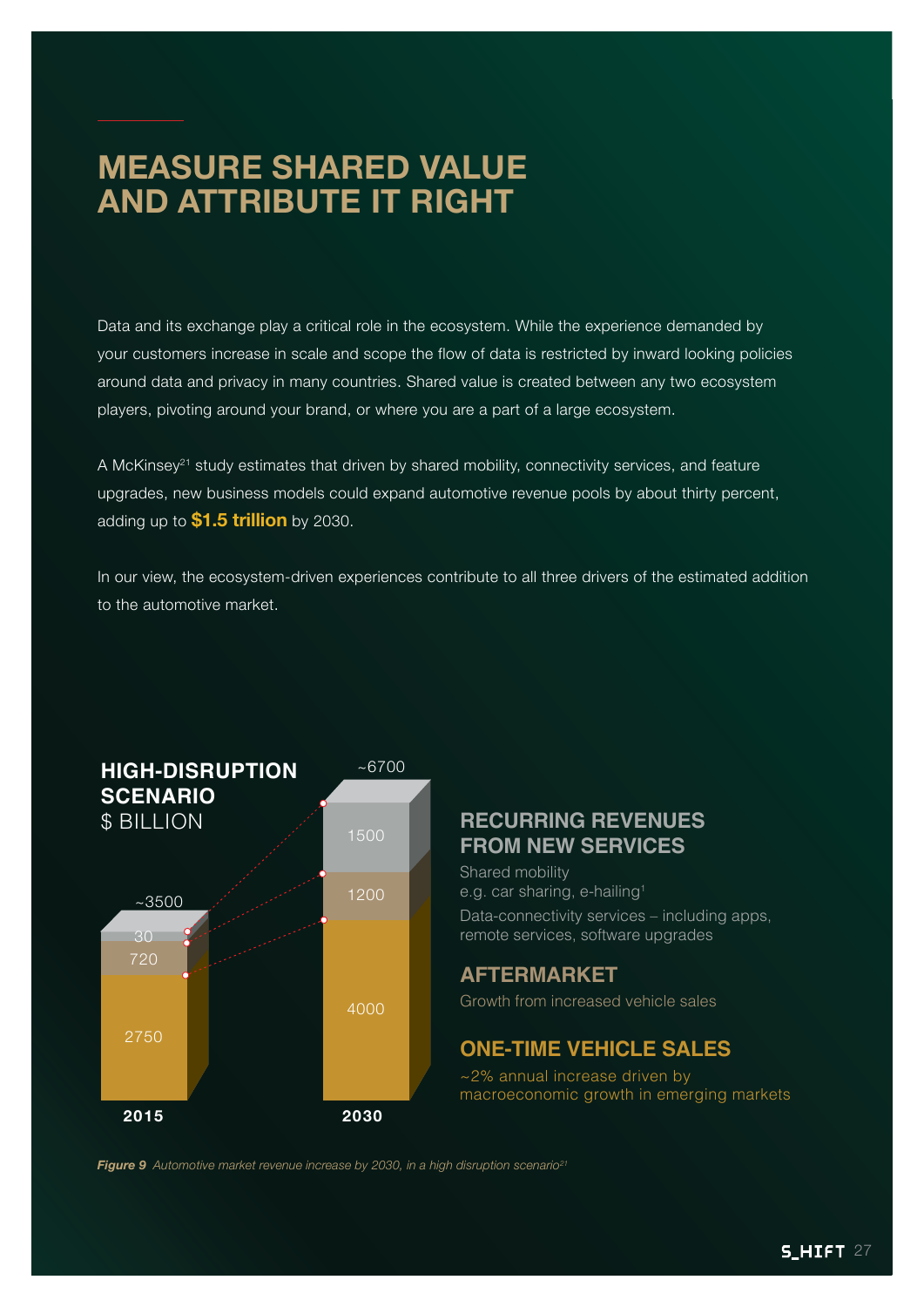## **CREATE AN API EXPERIENCE LAYER**

An API and microservices strategy is fundamental for the creation of your ecosystem strategy, helping with long-term flexibility and scalability. APIs are not a technical detail but have a powerful role to play in experience creation. An API Experience Management layer helps **create personalisation in content**, form factor, and context between the consumers of the API and the providers of the services. Creating that layer makes it easier for developers to build new circuits within the customer journey with relative ease. This exponentially increases the number of experiences within the ecosystem.

Technology disruption by incumbents, players from adjacent industries and start-ups, and changing consumer behaviours in the automotive sector, have created new opportunities.

Current players have the option to build from scratch, which will be slow and capital intensive, or be a part of an environment where niche players and industry outsiders augment the value created by OEMs and suppliers.

This environment will be defined by an ecosystem play accessed by customers using low-touch and no-touch services through 'things' in the automobile, smart phones and extensions to the customer journey, like your customer's favourite coffee shop and home.



*Figure 10 API Experience Layer22*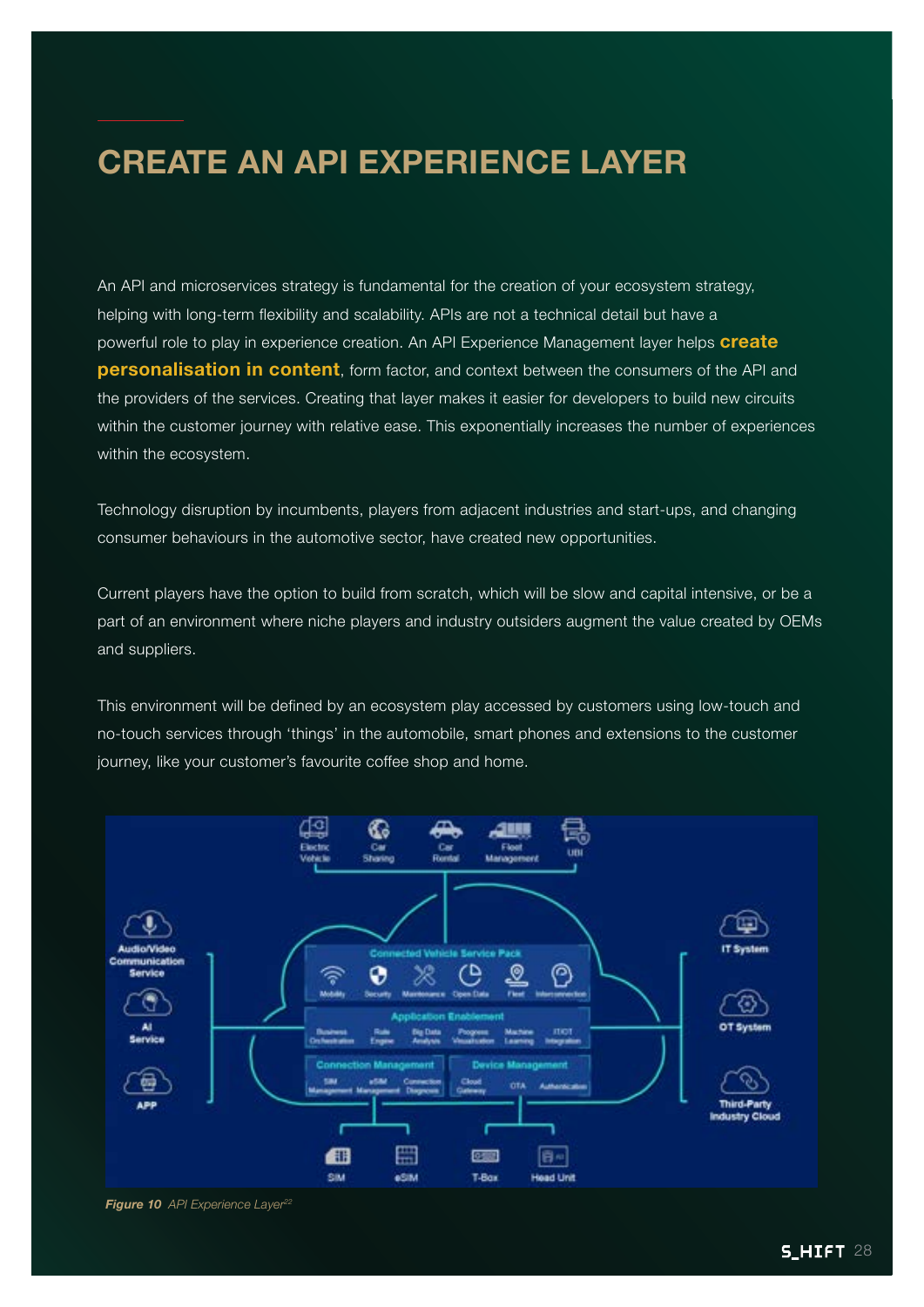With so much personal, even intimate data at play, there is also the challenge of safeguarding data privacy in a way that reassures the consumer and broadens their trust in the brand. Aside from the obvious regulatory compliance issues it is in everyone's interest to build and maintain that trust.

Extending the automobile experience into mood sensors and personal experience, not to mention driving commerce and in-car payment will only succeed if customers are entirely comfortable doing it and this includes the way their data is stored and shared.

Technology enables spectacular leaps, such as 5G networks allowing autonomous vehicles will be able to link in a peer-to-peer mode running on mesh networks providing a detailed picture of their behaviour and that of their passengers. But the human factor of ensuring consumers continue to be delighted with the experience and the brand is as important as ever and implies human sensitivity to concerns as well as needs and desires.

Innovation is as exhilarating as it is risky, but the risk can be mitigated and managed within the right framework of partnerships and platforms. The open road has never offered so much freedom and adventure, although that now takes forms far beyond the simple thrill of putting your foot down. Time to take the wheel, where you go from here is up to you.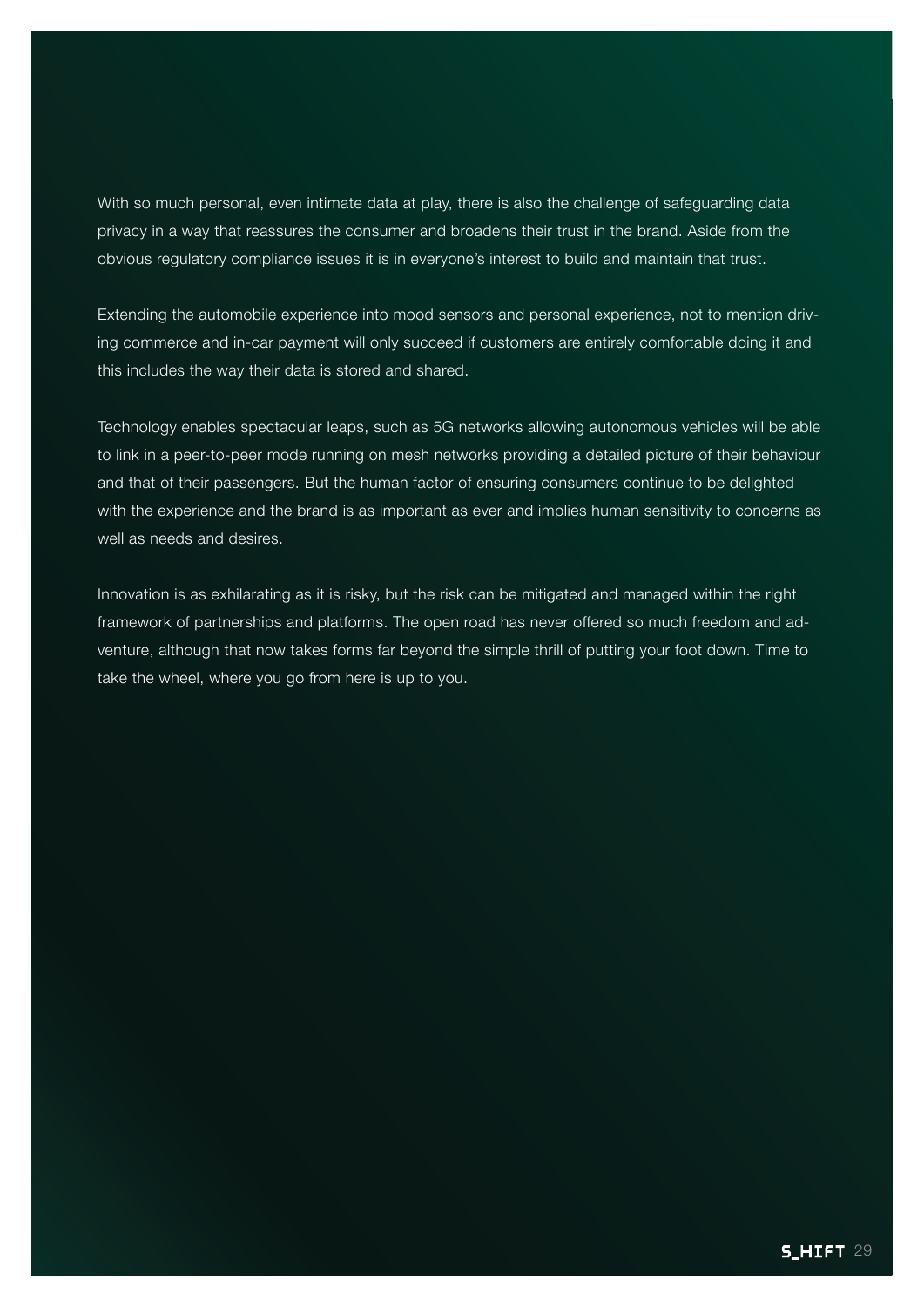# **ABOUT** Ogilvy Consulting

We are the global strategy and innovation arm of the world's greatest creative network, The Ogilvy Group.

At Ogilvy Consulting, we believe in the power of brand, customer experience, data and technology to transform businesses, and drive growth. In an era of great fragmentation, brands are the connective tissue for complex organisations and global economies.

We provide Digital Transformation, Innovation and Marketing Transformation consulting, with an approach that puts your customer at the center to deliver transformation that strengthens your brand and drives growth.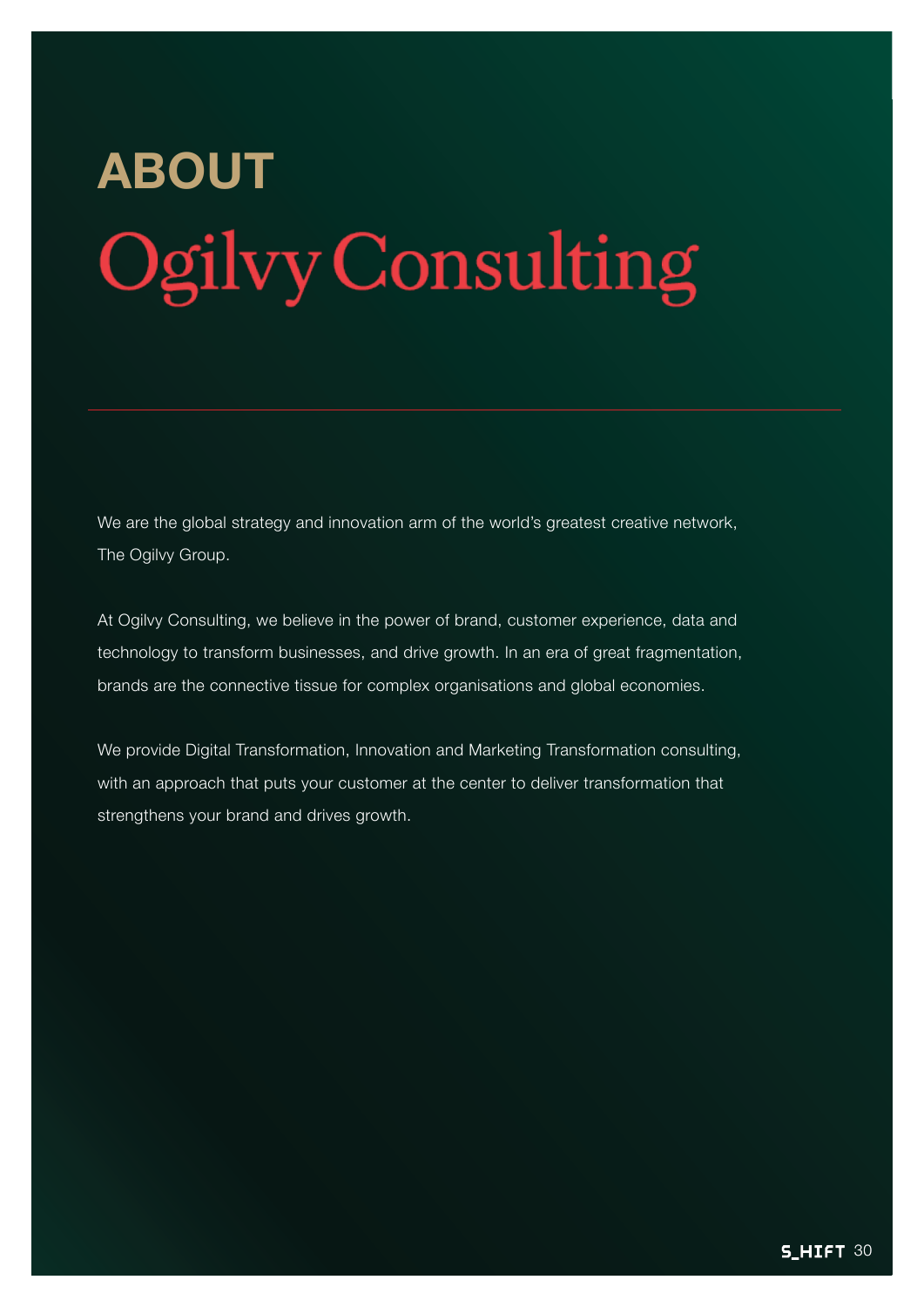

Founded in 1989, DHR International is one of the largest, privately held providers of executive search solutions with over 50 wholly-owned offices spanning the globe.

DHR International's renowned consultants specialise in all industries and functions in order to provide unparalleled senior-level executive search, management assessment and succession planning services tailored to the unique qualities and specifications of our select client base. DHR International are leaders within the digital and innovation space providing strategic insight and expertise to many of the worlds largest MNCs and across Asia to some of the best known brands and organisations.

At DHR International, our mission and values are to create the best possible partnerships between our clients and candidates guided by the collaboration among our industry experts. Our success is based on the satisfaction of our clients and the growth of our candidates. We do not work on searches, we solve them.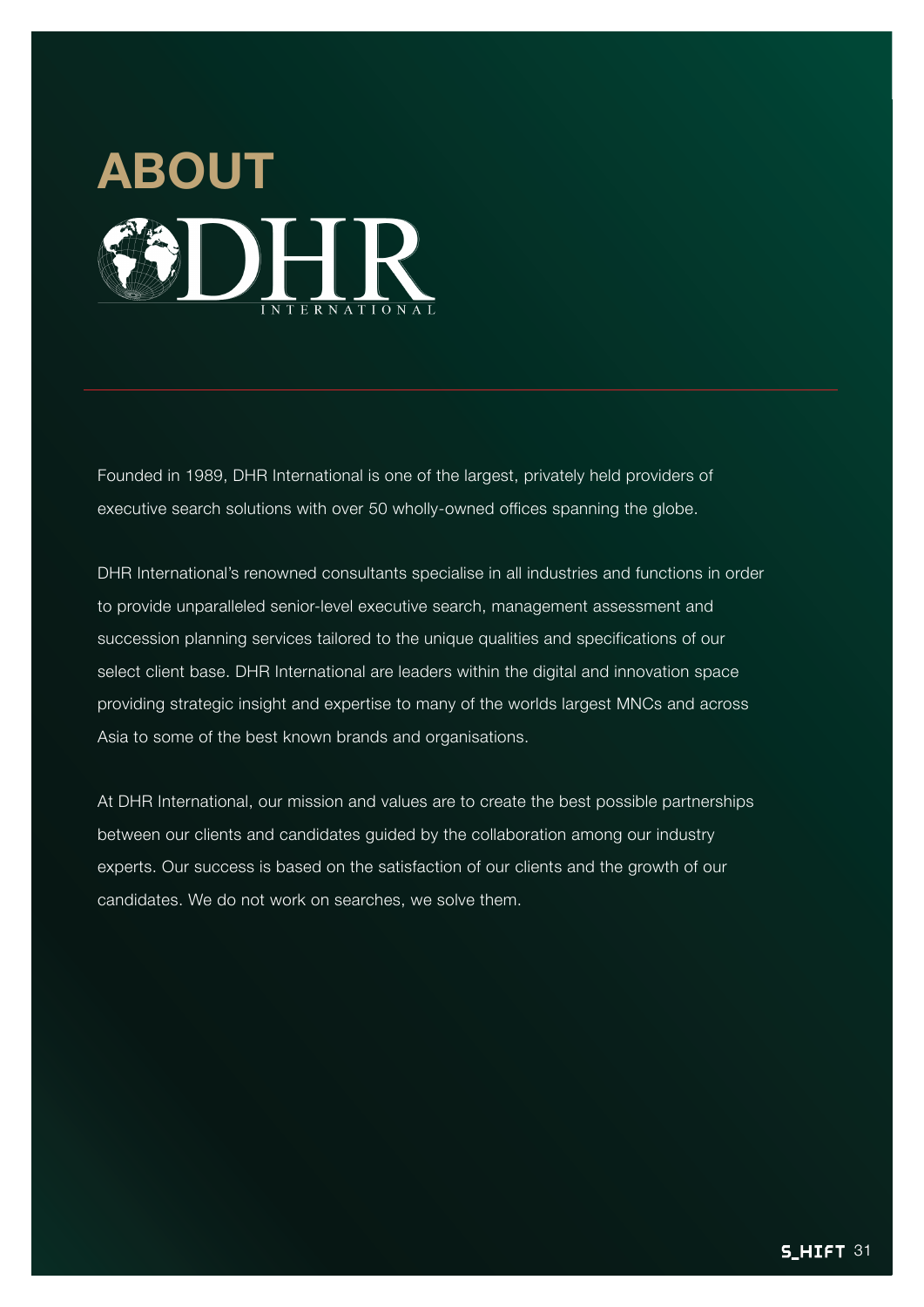# **ABOUT S\_HIFT**

Everyone is talking about the convergence of changing technology, consumer behaviours, and workforce talent that is pushing tried and tested business models to the edge of extinction.

But what hasn't been so immediate is clarity in the boardroom. Who "owns" the technology? How do you reinvigorate, transform and rally the troops? How do you sell product in a fragmented world? How do you change a business model before it's too late? How can you plan for growth?

The digital transformation of any organisation must start in the boardroom. It is a shared responsibility that transcends functions and departments. Collaboration holds the key, and S\_HIFT is the product of two respective industry leaders doing just that.

With expertise in customer insight and brand building (Ogilvy), and talent transformation (DHR); S\_HIFT is a unique collaboration to help businesses tackle a holistic approach to digital transformation.

Our research papers and events are designed to help the C-suite clarify and simplify in a world of digital disruption. And our bespoke consulting offering helps to unify the boardroom through structured assessments and tools, which ultimately help organisations plan, implement, and deliver short, medium, and long term strategic growth.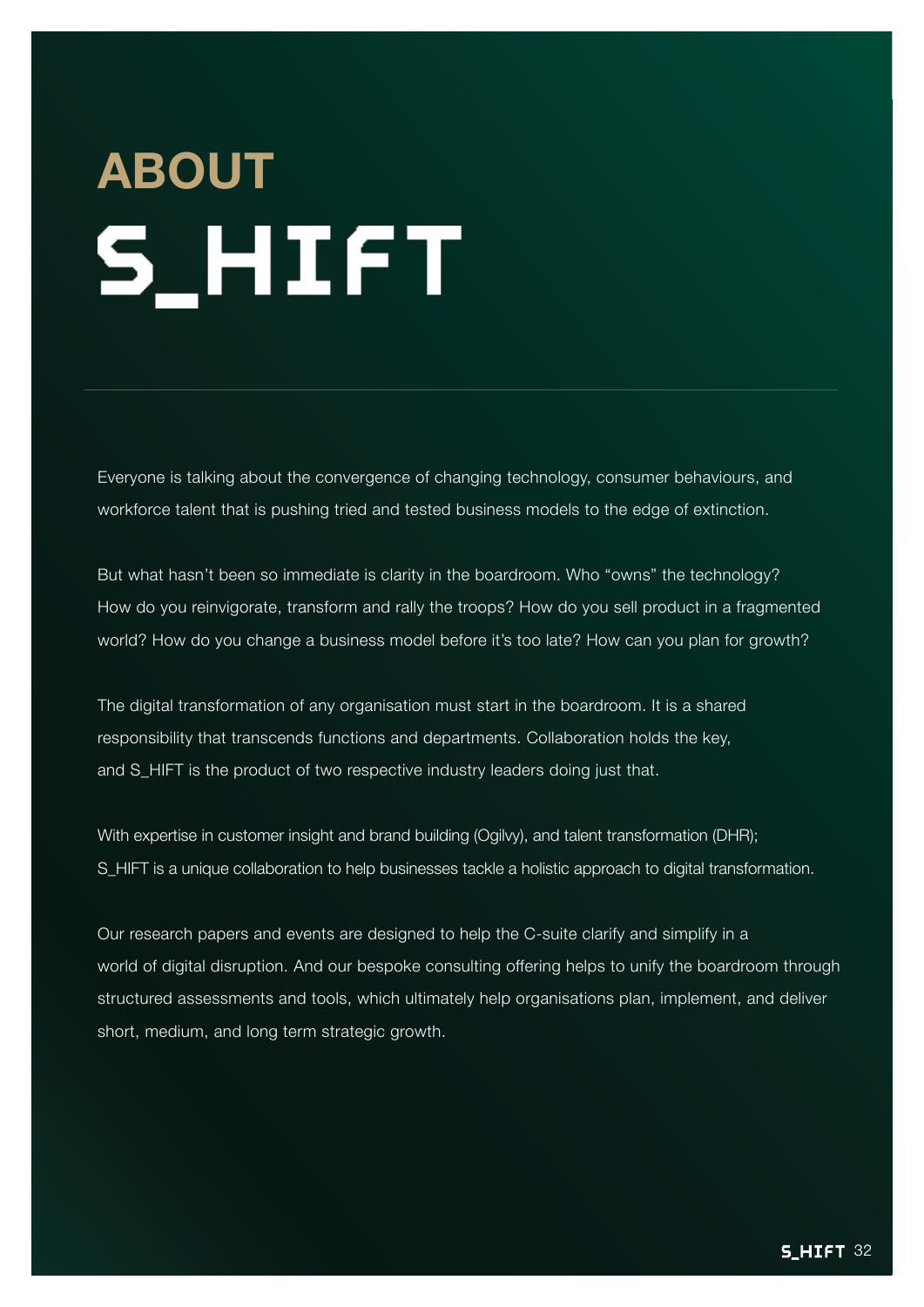# **ABOUT OUR PATRONSHIP WITH MIT-CISR**

The MIT Center for Information Systems Research is a research center at the MIT Sloan School of Management founded in 1974.

Ogilvy is the only Creative Agency that is a research patron of MIT CISR. This patronage provides Ogilvy with a distinct advantage in helping businesses: understand, strategise, design and execute organisational, marketing and technology transformation.

Through our patronship, Ogilvy will be working with MIT CISR to develop research and strategies that defines the role and requirements of brand building in Digital Transformation. This unique research will be available to Ogilvy clients.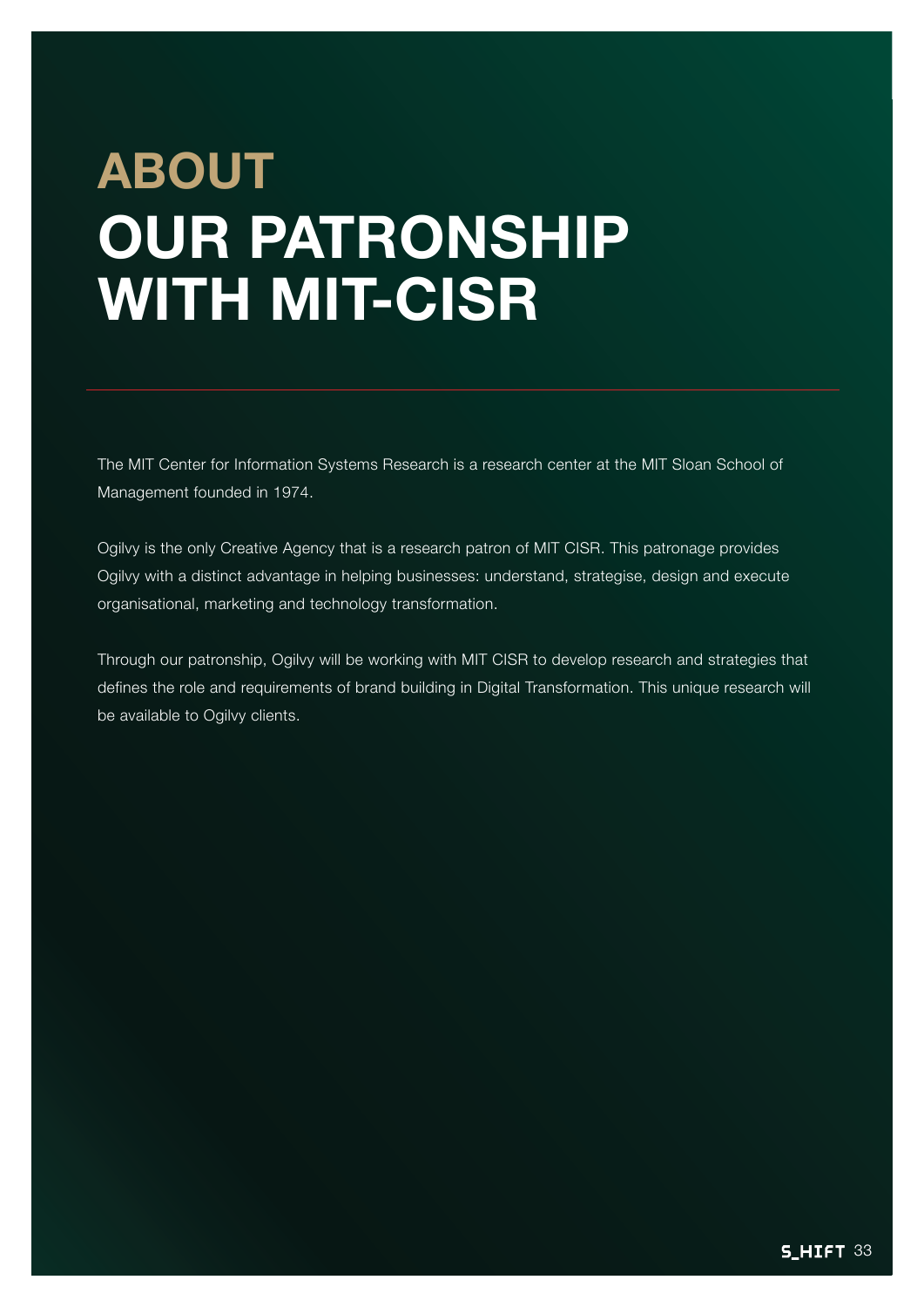# **APPENDIX**

- <sup>1</sup> https://www.clc.gov.sg/docs/default-source/books/mobile-friendly-10-cities.pdf
- <sup>2</sup> Research & Markets Asia-Pacific Ride Hailing Market, 2017-2023
- <sup>3</sup> https://www.dbs.com/newsroom/DBS\_launches\_Singapores\_first\_one\_stop\_integrated\_travel\_ marketplace\_with\_Singapore\_Airlines\_Expedia\_Partner\_Solutions\_and\_Chubb
- <sup>4</sup> https://www.lvmh.com/news-documents/news/innovative-collaboration-from-louis-vuitton-and-bmw/
- <sup>5</sup> http://mercedes-benz.com/en/mercedes-me/inspiration/she/about-shes-mercedes/
- <sup>6</sup> https://www.munich-business-school.de/insights/en/2019/strive-for-perfection-in-everything-youdo-rolls-royce-motor-cars-at-mbs/
- <sup>7</sup> https://www.alizila.com/maserati-first-automaker-to-tap-alibabas-smart-store-tech/
- <sup>8</sup> https://www.usatoday.com/story/tech/talkingtech/2019/09/20/amazon-echo-auto-brings-alexain-car/2368416001/
- <sup>9</sup> https://media.gm.com/media/us/en/gm/home.detail.html/content/Pages/news/us/en/2019/sep/ 0925-alexa.html
- <sup>10</sup> https://media.gm.com/media/us/en/gm/home.detail.html/content/Pages/news/us/en/2019/sep/ 0905-technology.html
- <sup>11</sup> carfit.com
- <sup>12</sup> https://www.affectiva.com/tweet/building-magic-moments-with-porsche-and-setting-the-moodwith-dxc-https-t-co-ipuwidhphc/
- <sup>13</sup> https://www.your-now.com/our-solutions/share-now
- <sup>14</sup> https://www.your-now.com/our-solutions/share-now
- <sup>15</sup> https://www.press.bmwgroup.com/global/article/detail/T0246184EN/the-future-is-here: tomorrow%E2%80%99s-mobility-begins-with-real-time-digital-maps?language=en
- <sup>16</sup> https://venturebeat.com/2019/02/10/honda-dream-drive-hands-on-with-a-prototype-forcar-infotainment/
- <sup>17</sup> https://www.gartner.com/en/newsroom/press-releases/2015-01-26-gartner-says-by-2020-a-quarterbillion-connected-vehicles-will-enable-new-in-vehicle-services-and-automated-driving-capabilities
- <sup>18</sup> https://global.honda/innovation/CES/2019/dream\_drive.html
- <sup>19</sup> Cisr.mit.edu
- <sup>20</sup> https://ifttt.com/discover/smart-cars-collection
- <sup>21</sup> https://www.mckinsey.com/~/media/McKinsey/Industries/High%20Tech/Our%20Insights/Disruptive% 20trends%20that%20will%20transform%20the%20auto%20industry/Auto%202030%20report%20 Jan%202016.ashx
- <sup>22</sup> https://www.huawei.com/minisite/iot/en/vehicle-networking.html